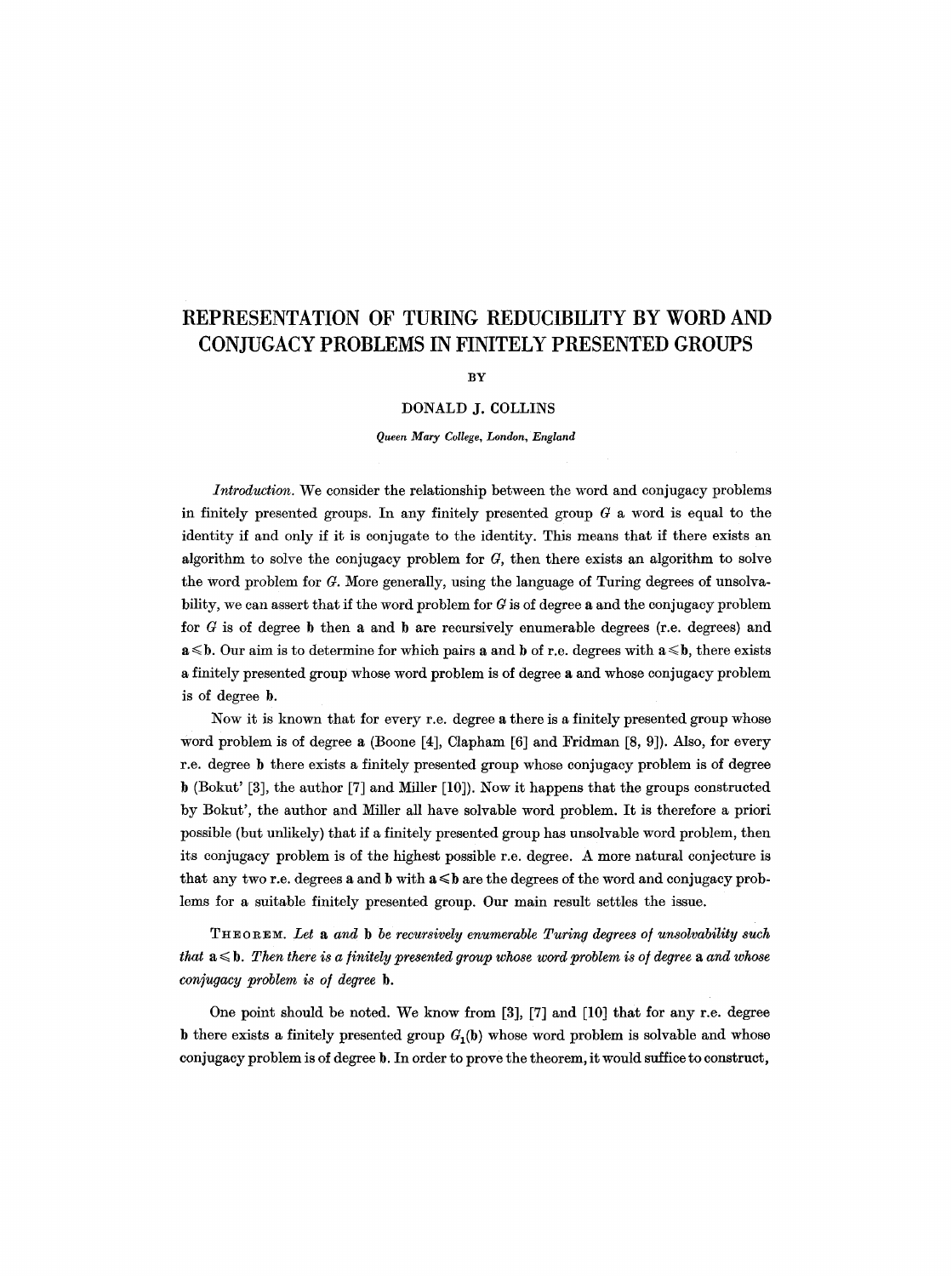for every r.e. degree a a finitely presented group  $G_2(a)$  whose word and conjugacy problems were both of degree a. For then the free product (or direct product) of  $G_1(\mathbf{b})$  and  $G<sub>9</sub>(a)$  would have word problem of degree a and conjugacy problem of degree b, provided  $a \leq b$ . As it turns out our methods are such that this approach does not yield any essential simplification.

We begin by restating our theorem at somewhat greater length and in a form such as to justify the title of the paper.

REPRESENTATION THEOREM. Let  $S_1$  and  $S_2$  be recursively enumerable sets of *natural numbers. Then S<sub>1</sub> is Turing reducible to S<sub>2</sub> if and only if there exists a finitely presented group*  $G(S_1, S_2)$  such that

- (i) the word problem for  $G(S_1, S_2)$  is of the same Turing degree as  $S_1$ ;
- (ii) the conjugacy problem for  $G(S_1, S_2)$  is of the same Turing degree as  $S_2$ .

Our opening remarks show that if  $G(S_1, S_2)$  satisfying (i) and (ii) exists then trivially  $S_1$  is Turing reducible to  $S_2$ . It is the converse which is our main theorem.

The starting point for our argument is a theorem of Shepherdson [11] concerning Thue systems. For any Thue system  $\mathfrak X$  and any word  $\Phi_0$  of  $\mathfrak X$ , the *individual word problem* for  $\Phi_0$  in  $\mathfrak T$  is the problem of determining of an arbitrary word  $\Phi$  of  $\mathfrak T$  whether or not  $\Phi = \Phi_0$  in  $\mathfrak T$ . With this terminology we can state (a special case of)

SHEPHERDSON'S THEOREM. Let  $S_1$  and  $S_2$  be r.e. sets of natural numbers. If  $S_1$  is *Turing reducible to*  $S_2$ , *then there exists a Thue system*  $\mathfrak{T}(S_1, S_2)$  and a word  $\Phi_0$  of  $\mathfrak{T}(S_1, S_2)$ *such that* 

- (i) the individual word proble for  $\Phi_0$  in  $\mathfrak{X}(S_1, S_2)$  is of the same Turing degree as  $S_1$ ;
- (ii) the word problem for  $\mathfrak{T}(S_1, S_2)$  is of the same Turing degree as  $S_2$ .

On the basis of this, our main objective is to prove

 $T$ HEOREM A. Let  $S_1$  and  $S_2$  be r.e. sets of natural numbers such that  $S_1$  is Turing reducible *to*  $S_2$ . Let  $\mathfrak{T}=\mathfrak{T}(S_1, S_2)$  and  $\Phi_0$  be as specified by Shepherdson's Theorem. Then there exists a *finitely presented group*  $G(\mathfrak{T}, \Phi_{q})$  *such that* 

(i) the word problem for  $G(\mathfrak{X}, \Phi_0)$  is Turing equivalent to the individual word problem for  $\Phi_0$  *in*  $\mathfrak{T}$ ;

(ii) the conjugacy problem for  $G(\mathfrak{X}, \Phi_0)$  is Turing equivalent to the word problem for  $\mathfrak{X}$ .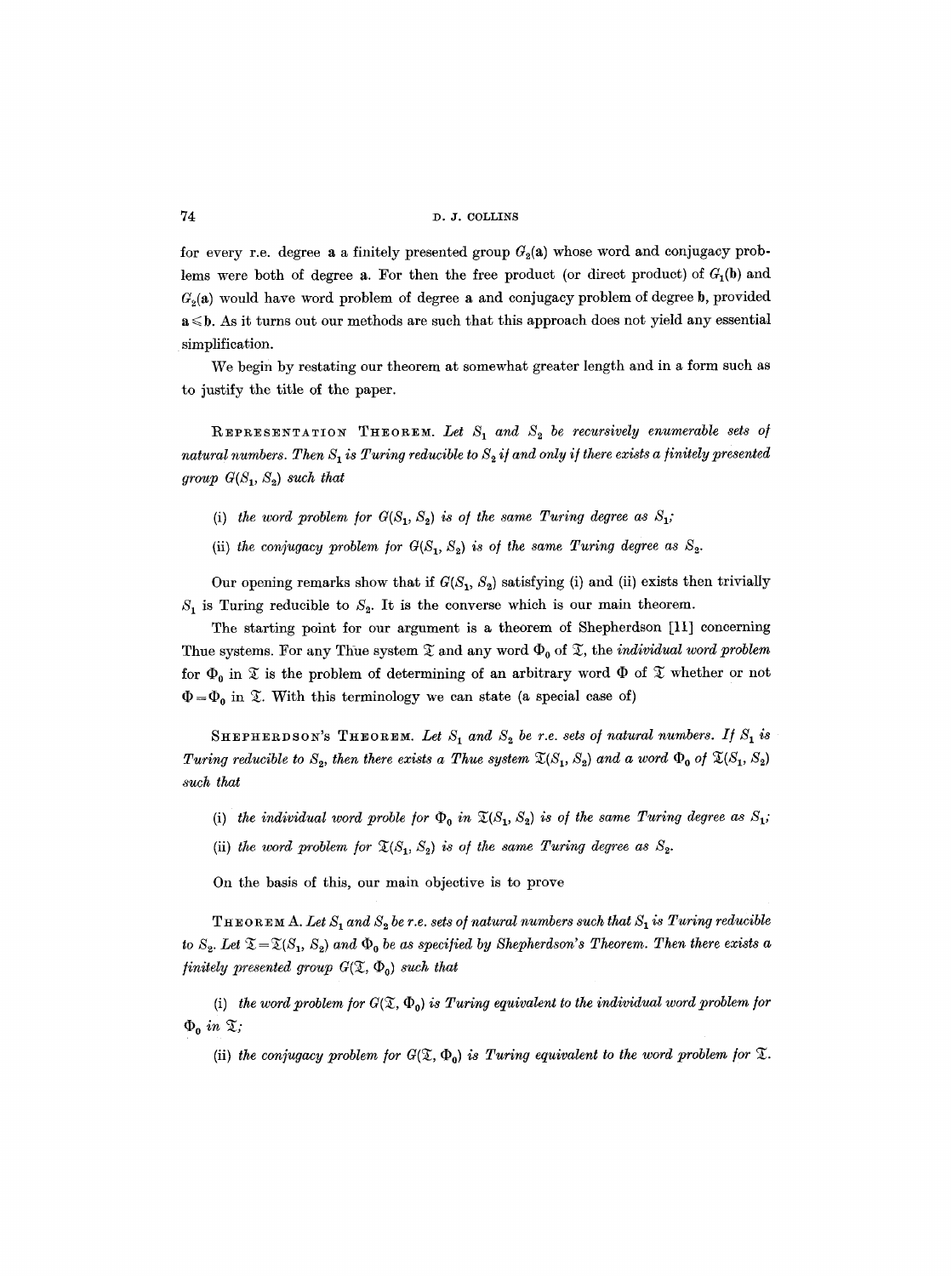The Representation Theorem is an immediate consequence of Shepherdson's Theorem and Theorem A.

 $\S$ 0. We shall assume throughout that the reader is familiar with [4] and [7] (and for convenience we shall refer to these as WPD and CPD respectively). In particular we shall often use, without reference, results proved in WPD and CPD. Also we shall maintain as far as possible the notation and terminology of CPD (which itself is based on that of WPD). Occasionally, however, we shall be obliged to change the meaning of a particular piece of notation--such alterations will always be specifically noted and in general the intended meaning should be clear from the context.

To begin with we make two additions; we write  $U \sim_{\kappa} V$  as an abbreviation for U is conjugate to V in E. Also if E and  $E^*$  are as in § 2 of WPD (or Part I of CPD), we say that a word  $U$  of  $E^*$  is *p-infected* if  $U$  is *p*-contracted and  $U$  is not *p*-free.

To avoid continual reference to them, we assume henceforth that  $S_1$  and  $S_2$ , of degrees **a** and **b**,  $a \le b$ , and the corresponding  $\mathcal{I}$  and  $\Phi_0$  defined by Shepherdson's Theorem are fixed.

In WPD, Boone gives a construction which when applied to the pair  $(\mathfrak{T}, \Phi_0)$  yields a finitely presented group  $G(\mathfrak{X}, \Phi_0)$  whose word problem is Turing equivalent to the individual word problem for  $\Phi_0$  in  $\mathfrak X$ . We use a variant of this construction which is as follows.

Let  $\mathfrak{T}=(s_1, s_2, ..., s_M; P_i=Q_i, i=1, 2, ..., N)$  and let  $\mathfrak{T}_*=(s_1, s_2, ..., s_M, q; P_i q=qQ_i,$  $s_bq = qs_b$ ,  $i = 1, 2, ..., N, b = 1, 2, ..., M$ ). As in CPD we call a word of  $\mathfrak{T}_*$  *special* if it contains exactly one q-symbol, and use  $\Delta q\Pi$  and  $\Omega q\Phi$  as variables for special words. Then as in CPD we have

LEMMA 0.1. (i) The individual word problem for  $\Phi_0$  in  $\mathfrak X$  is Turing equivalent to the *problem*  $(?\Omega q\Phi) \Omega q\Phi = \mathfrak{X}_* q\Phi_0$ .

(ii) The word problem for  $\mathfrak T$  is Turing equivalent to the problem  $({}^{?}\Delta q\Pi, \Omega q\Phi)\Delta q\Pi =_{\mathfrak T_*}$  $\Omega q\Phi$ .

*Proof.* An easy inductive argument shows that  $\Delta q \Pi = z_* \Omega q \Phi$  if and only if  $\Delta \Pi = z \Omega \Phi$ .

It is convenient to write the relations of  $\mathfrak{X}_*$  as  $F_q q = qK_i$ ,  $i=1,2, ..., P=M+N$ . Then  $G(\mathfrak{X}, \Phi_0)$  is to be the following presentation:

$$
s_b, q, x, r_i, t, h, k;
$$
  

$$
xs_b = s_b xx \qquad r_i s_b = s_b xr_ix
$$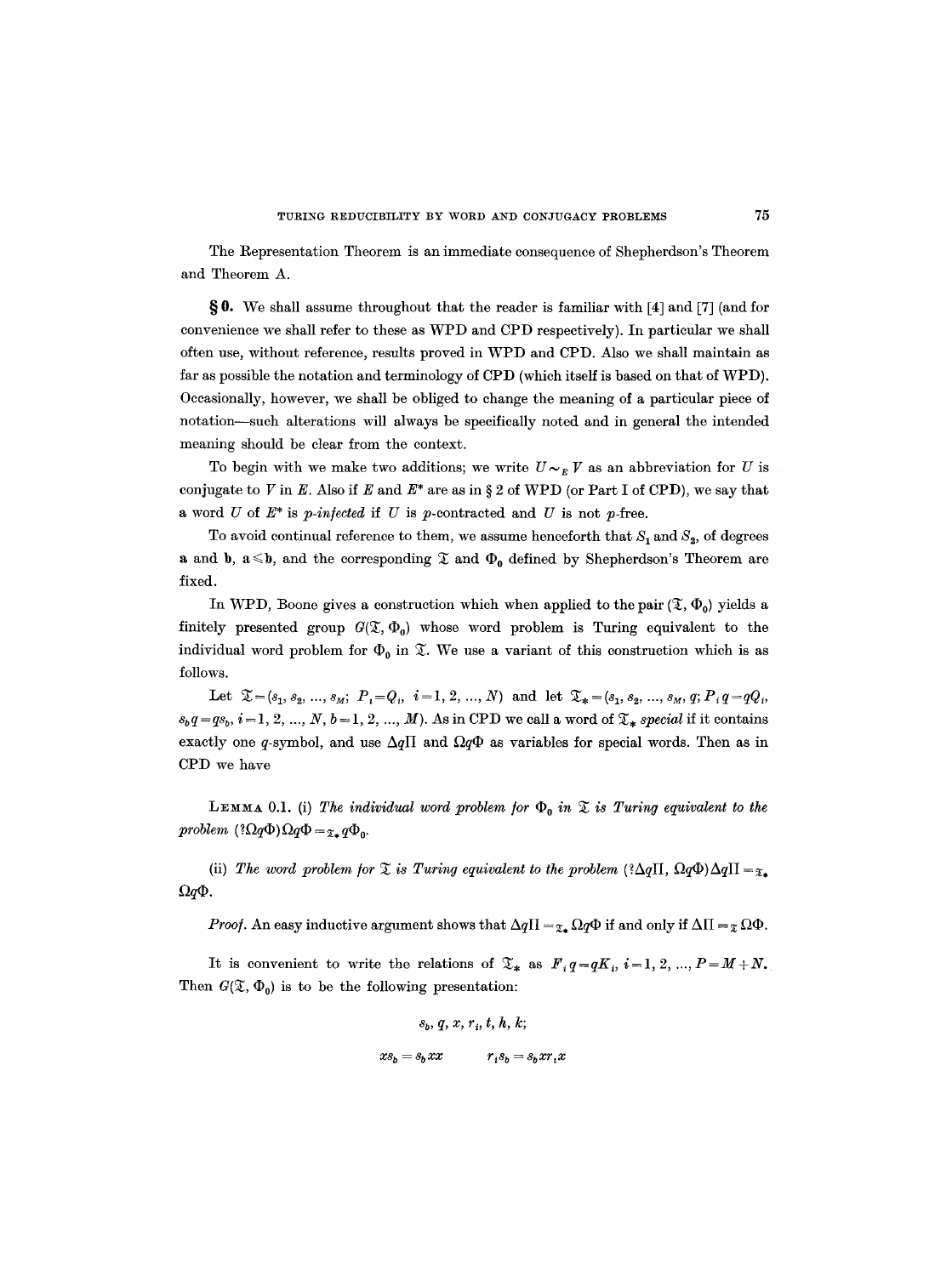$$
r_i \overline{F}_i q = qK_i r_i
$$
  
\n
$$
tr_i = r_i t \qquad tx = xt
$$
  
\n
$$
hr_i = r_i h \qquad hx = xh
$$
  
\n
$$
kr_i = r_i k \qquad kx = xk
$$
  
\n
$$
k(\Phi_0^{-1}q^{-1}t^{-1}q\Phi_0h\Phi_0^{-1}q^{-1}tq\Phi_0) = (\Phi_0^{-1}q^{-1}t^{-1}q\Phi_0h\Phi_0^{-1}q^{-1}tq\Phi_0)k
$$

where  $b=1, 2, ..., M$  and  $i=1, 2, ..., P$  and  $\overline{F}_i$  is the word obtained from  $F_i$  by replacing  $s_b$  by  $s_b^{-1}$ .

At this point we say a few words concerning the relationship between  $G(\mathfrak{X}, \Phi_0)$  above and the groups studied by Boone in WPD and by Britton in [5]. The fundamental difference is that in the final relation of  $G(\mathfrak{X}, \Phi_0)$  each side contains four q-symbols instead of two. This change does not affect the word problem in any significant way. However, the change does introduce an additional type of symmetry which makes the analysis of conjugacy in  $G(\mathfrak{X}, \Phi_0)$  above a good deal simpler than in the Boone-Britton group. The reader will find a more extended discussion of this point at the end of the paper.

For brevity we write  $G = G(\mathfrak{X}, \Phi_0)$ . We shall consider various other presentations obtained from G by deleting certain generators and relations. These are:

 $G_0$  = delete h as generator and all the relations involving h;  $G_0^*$  = delete k as generator and all the relations involving k;  $G_{0h}$  = retain all the generators but delete the final relation

$$
k(\Phi_0^{-1}q^{-1}t^{-1}q\Phi_0h\Phi_0^{-1}q^{-1}tq\Phi_0)=(\Phi_0^{-1}q^{-1}t^{-1}q\Phi_0h\Phi_0^{-1}q^{-1}tq\Phi_0) k;
$$

 $G_1$  = delete both k and h as generators and all relations involving k and h.

Some of the relationships among these presentations can be revealed by the following diagram.

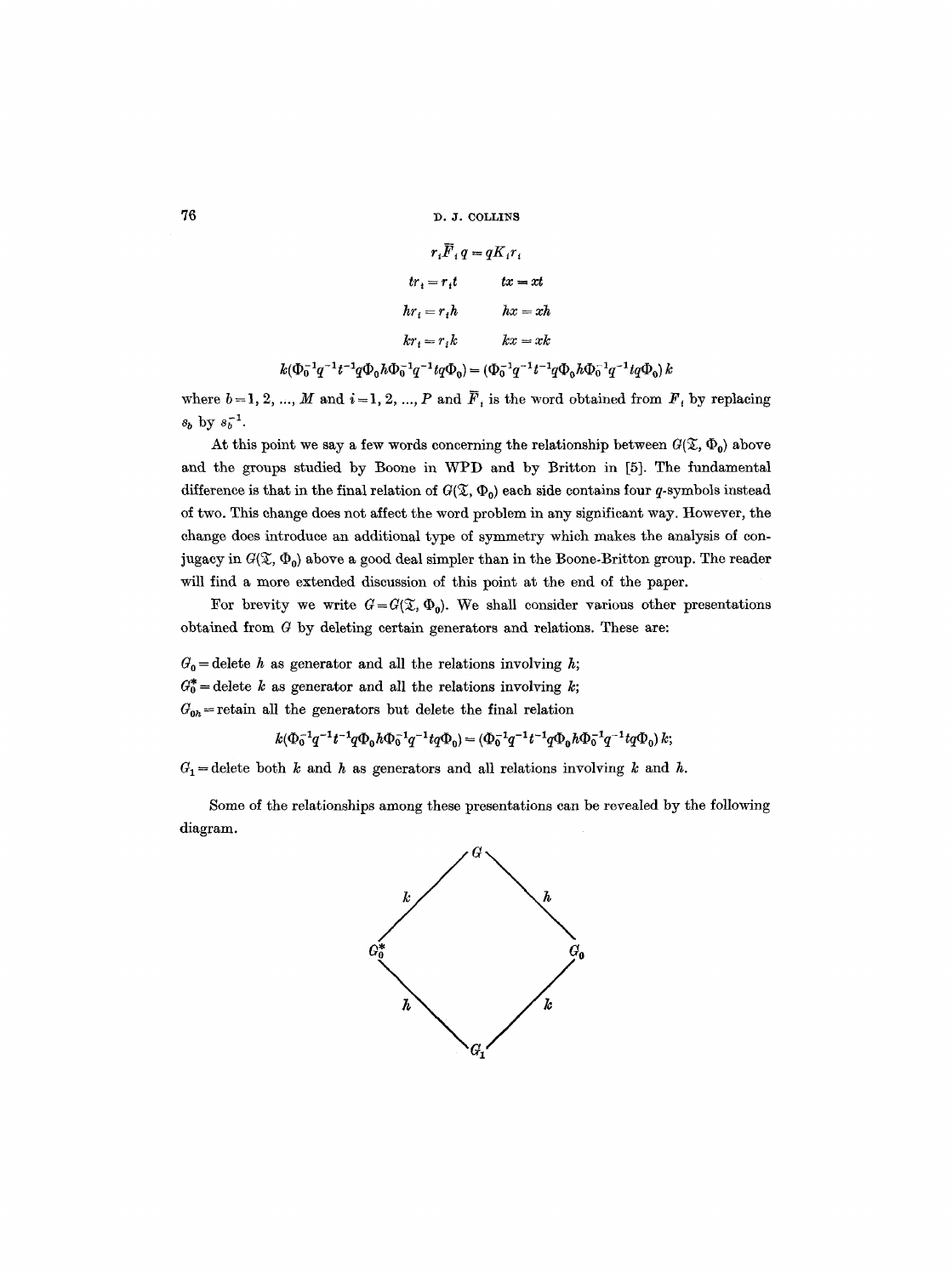The label on a descending line indicates the generator omitted in passing to the subpresentation.

It is important to compare the presentations  $G_0$ ,  $G_0^*$  and  $G_{0h}$  of this paper with the presentation  $G_0$  of CPD. The  $G_0$  of the present paper and the  $G_0$  of CPD *do* coincide while  $G_0^*$  is clearly isomorphic to  $G_0$  (relabel h as k). On the other hand  $G_{0h}$  is not isomorphic to  $G_0$ . However  $G_{0h}$  is very similar to  $G_0$  and we shall simply assume that every theorem of CPD concerning  $G_0$  remains true when  $G_0$  is replaced by  $G_{0h}$ . In particular we assume that the conjugacy problem for  $G_{0h}$  is Turing equivalent to the problem

## $(?\Delta q \Pi, \Omega q \Phi) \Delta q \Pi = \mathfrak{T}_* \Omega q \Phi$

Where necessary this will mean that we sometimes consider presentations which differ from those in CPD by the addition of the generator  $h$ . We shall usually denote such presentations by adding a subscript  $h$  to the notation used in CPD. For example we write  $H_h$  for the presentation obtained from H by adding the generator h and the relations  $hr_i=r_ih$ ,  $hx=xh$ . Alternatively  $H_h$  can be viewed as coming from  $G_{0h}$  by the deletion of the generator  $q$  and the relations involving  $q$ . Then we assume (Reductions IX-XIII of CPD) that the conjugacy problem for  $H_h$  is solvable.

We begin with the word problem.

THEOREM A (i). *The word problem/or G is Turing equivalent to the individual word problem for*  $\Phi_0$  *in*  $\mathfrak{T}$ .

*Proof.* By Lemma 0.1 it suffices to show that the word problem for  $G$  is equivalent to the problem  $({}^{?}\Omega q\Phi) \Omega q\Phi = \mathfrak{g}_* q\Phi_0$ .

A proof of this can be obtained by repeating, with certain alterations, either the argument given by Boone in WPD or else the argument of L. A. Bokut' in [1].

The principal alteration is that necessitated by the introduction of the generator  $h$ and the change in the final relation whereby each side of the relation contains four  $q$ symbols instead of two.

Although it is not an entirely routine matter, this alteration should not cause any particular difficulty to the reader familiar with the arguments of Boone and Bokut'.

The remaining changes, which are caused by the elimination of the  $y$ - and  $l_t$ -symbols, are entirely routine (compare for example Lemmas 6, 7 and 8 of [5] and Lemmas 14, 15 and 16 of CPD) and are therefore also left to the reader.

The remainder of our work is devoted to proving Theorem A (ii). One half of the equivalence is easy.

**LEMMA** 0.2. The word problem for  $\mathfrak X$  is Turing reducible to the conjugacy problem for  $G$ .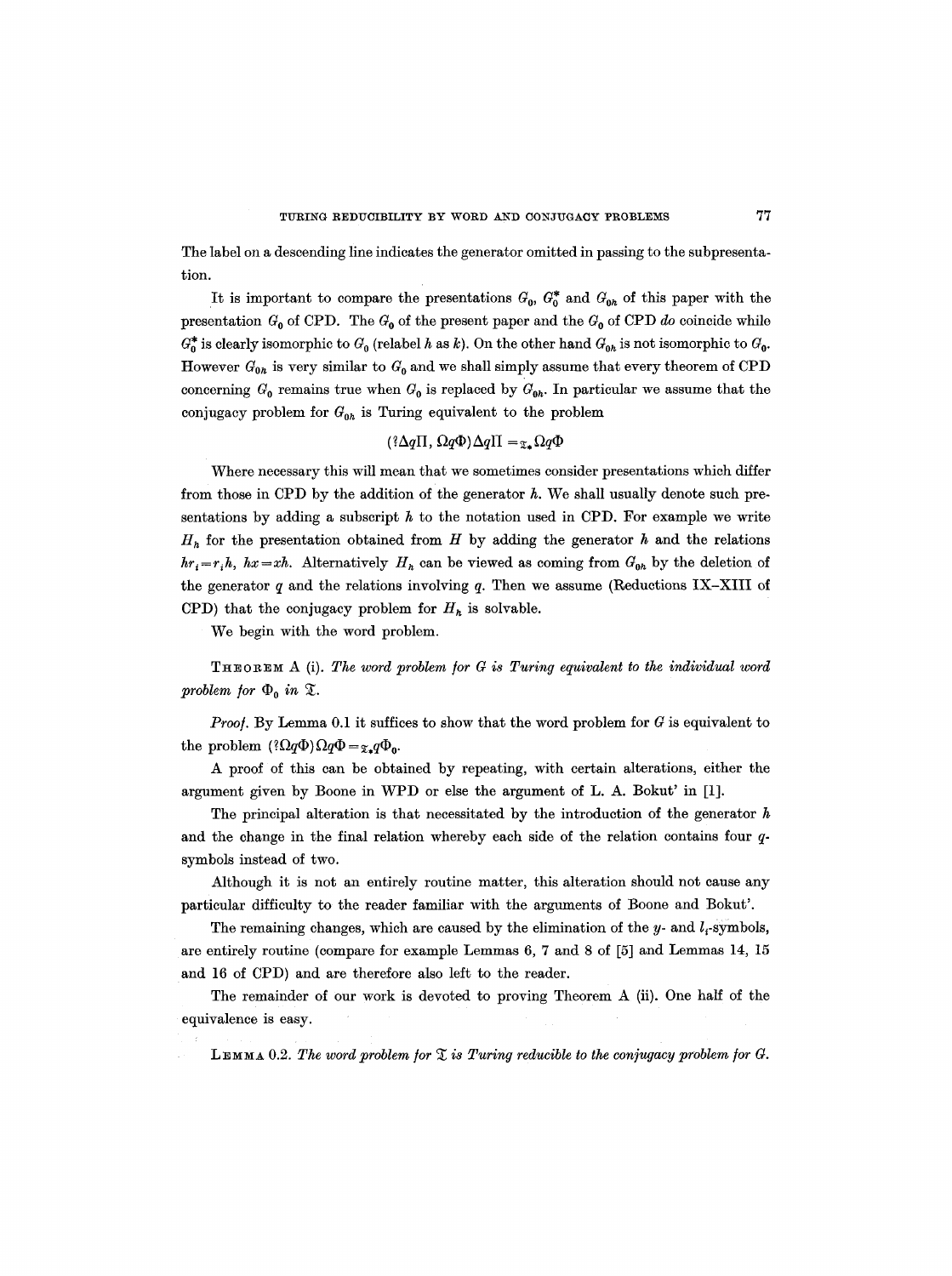*Proof.* It suffices to show that  $({}^{2}\Delta q\Pi, \Omega q\Phi)\Delta q\Pi = \tau_{\star} \Omega q\Phi$  is reducible to the conjugacy problem for G. Let  $\Delta qI$ I and  $\Omega q\Phi$  be given and let U be  $t^{-1}\Pi^{-1}q^{-1}\bar{\Delta}^{-1}t\bar{\Delta}qI$ I and V be  $t^{-1}\Phi^{-1}q^{-1}\overline{\Omega}^{-1}t\overline{\Omega}q\Phi$ . We show that  $\Delta q\Pi =_{\mathfrak{X}_*}\Omega q\Phi$  if and only if  $U \sim_{\mathfrak{G}} V$ .

We begin by observing that Cond<sub>JLB</sub>  $(G, G_0^*, k)$  holds.

If  $\Delta q \Pi = \mathfrak{g}_* \Omega q \Phi$ , then by Lemma 14 of CPD (replacing  $G_0$  by  $G_0^*$ ),  $U \sim_{G_0^*} V$  and hence  $U \sim_{G} V$ . Conversely suppose that  $W^{-1}UW =_{G} V$ . If W is k-free, then the equality in fact holds in  $G_0^*$  and by Lemma 15 and 16 of CPD  $\Delta q \Pi = \mathcal{F}_* \Omega q \Phi$ . If W is not k-free, then a simple inductive argument on the number of  $k$ -symbols in  $W$  shows that there must exist a k-free word X such that  $X^{-1}UX = c_0 V$ . Again we apply Lemmas 15 and 16.

§ **I.** In addition to Cond<sub>JLB</sub>  $(G, G_0^*, k)$ , we also have Cond<sub>JLB</sub>  $(G, G_0, k)$  holding, as the reader may check by rewriting the final relation. We shall use these two facts repeatedly throughout the remainder of our argument.

**LEMMA 1.1.** Let U and V be words of G. Then (i)  $U \sim_{G} V$  if and only if  $h\{k\{U\}\}\$  $\sim$ <sub>G</sub>h{k{V}}

(ii)  $h\{k\{U\}\}\$ is k-contracted.

*Proof.* (i) This is an application of General Lemma 2 of CPD.

(ii) It suffices to show that if U is k-contracted, then any primitive h-contraction  $\bar{h}\{U\}$  is also k-contracted. This is proved by showing that if  $\bar{h}\{U\}$  is not k-contracted then U is not k-contracted. $(1)$ 

 $L$ EMMA 1.2. *Let U and V be words of G.* 

(i) *If U and V are k-free then*  $U \sim_G V$  *if and only if*  $U \sim_{G^*} V$ *.* 

(ii) *If U* and *V* are *h*-free, then  $U \sim_{G} V$  if and only if  $U \sim_{G} V$ .

*Proo/.* These are both established by the argument of Lemma 0.2.

We call a word U of G weakly basic if U is k-infected and h-infected. If, in addition, U has final symbol  $k^{\pm 1}$ , we call U basic.

 $R$ EDUCTION I. The conjugacy problem for G is reducible to  $(2U, V$  weakly basic)  $(\exists W) W^{-1}UW = {}_G V$ , the conjugacy problems for  $G_0$  and  $G_0^*$  and  $(?\Omega q\Phi) \Omega q\Phi = \mathfrak{X}_* q\Phi_0$ .

*Proof.* In the process of proving Theorem A (i), the reader will have shown that the problem of computing  $k\{U\}$ , for arbitrary U, is reducible to the problem  $(?\Omega q\Phi) \Omega q\Phi = z_* q\Phi_0$ .

<sup>(1)</sup> Details of a similar argument can be found in the proof of Theorem 2 of CPD. The vigilant reader will observe that in Theorem 2 of CPD, there is one possibility for an r-contraction which has not been rejected. This is the case when  $\bar{q}\{U\} \equiv U_1 (K_i r_i)^s B_0 (K_i r_i)^{-s} U_2$ , with  $U_2$  and  $U_1$  r-free and the contraction occurs between  $r_i^{-e}$  and  $r_i^{e}$ . There is, however, no difficulty in rejecting this possibility,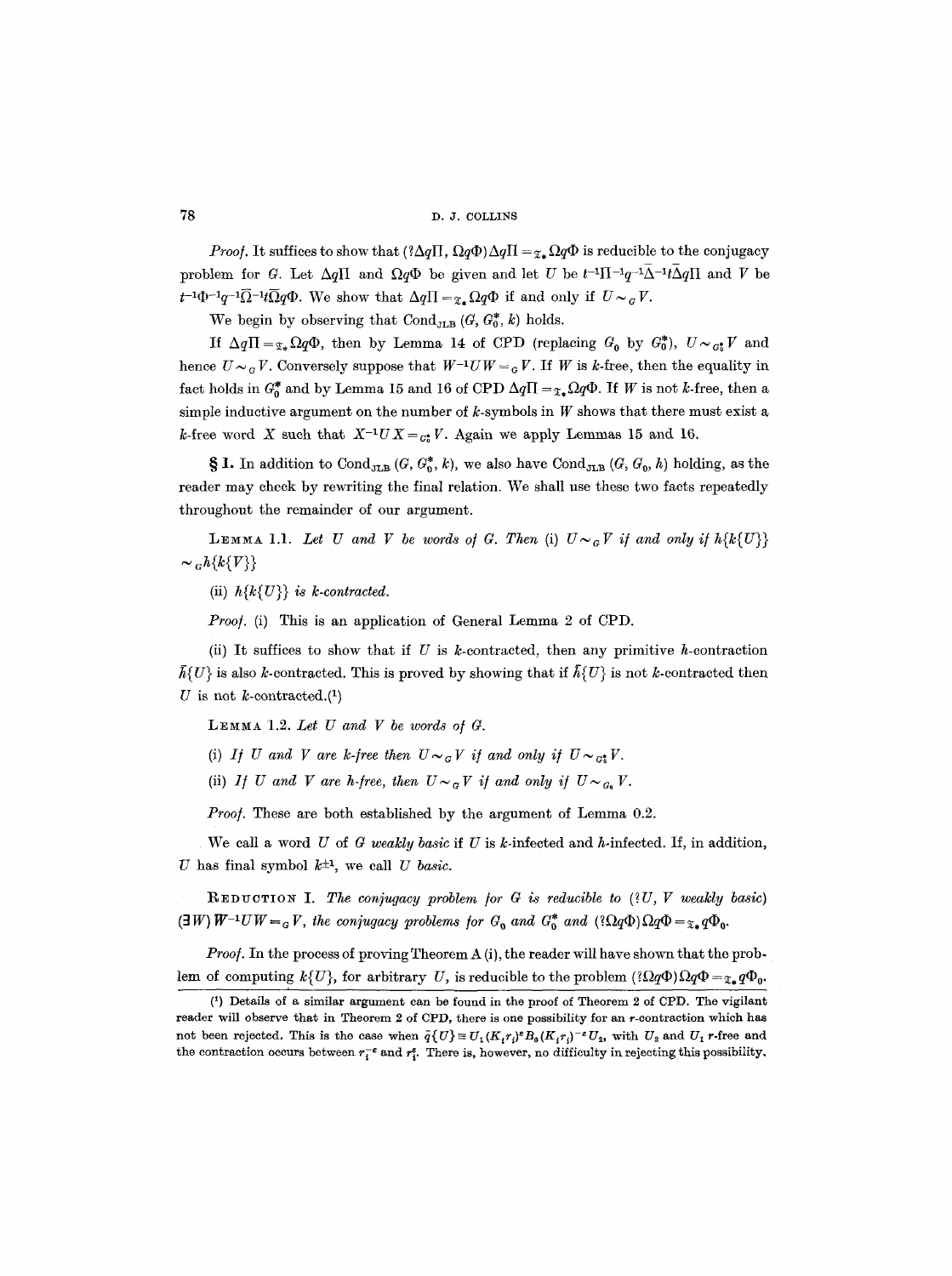It is clear that the same applies to  $h\{U\}$  (it is perhaps worth noting that here we mean  $h\{U\}$  defined with respect to  $(G, G_0, h)$ ). The reduction is now immediate from Lemma 1.2.

The main theorem of CPD asserts that the conjugacy problem for  $G_0$  is Turing equivalent to that of membership in  $S_2$ . It follows that the only problem we need consider further is  $({}^{3}U, V$  weakly basic)( $\exists W)W^{-1}UW =_{G}V$ .

**§ 2.** We now begin our analysis of the problem (?*U*, *V* weakly basic) (3*W*)  $W^{-1}UW = {}_{G}V$ . In this section we try to determine necessary conditions for two weakly basic words to be conjugate. Then in  $\S 3$  we shall show how the conditions we derive enable us to reduce the above problem to the conjugacy problem in  $G_{0h}$ .

To avoid cumbersome formulae, we write  $\Sigma_0$  for  $q\Phi_0$  and  $\Gamma$  for  $\Sigma_0^{-1} t\Sigma_0$ . Also we shall not, in this section, usually specify in which group an equality holds since this will always be clear from the context.

So let  $U$  and  $V$  be given weakly basic words. If they are conjugate in  $G$ , then, by General Lemma 3 of CPD, there exist cyclic permutations  $U_0$  and  $V_0$  of U and V respectively and a word D (D is always a variable for products of  $r_i$ , x and  $\Gamma^{-1}h\Gamma$ ) such that

- (i)  $U_0$  and  $V_0$  are basic
- (ii)  $D^{-1}U_0 D = _G V_0$

This suggests that we concentrate on basic words  $U$  and  $V$  and try to deduce what will result if they are conjugate by a  $D$ . We shall show that if  $U$  and  $V$  are basic and there exists D such that  $D^{-1}UD = V$ , then there exists words U and V, which are essentially cyclic permutations of certain "normalised versions" of  $U$  and  $V$ , and a word  $R$  such that  $R^{-1}UR = qV$ . In §3 we shall show that, after some further normalisation, we may assume that this last equality holds in  $G_{0h}$ .

A further convention we shall adopt is that any word D which appears will be assumed to be  $\delta$ -reduced, i.e. not to contain a subword  $\Gamma R\Gamma^{-1}$  such that  $R\Gamma = \Gamma R$ . A simple calculation shows that for any D there is a  $\delta$ -reduced D', recursively computable from D, such that  $D = D'$ . Thus there is no loss of generality in this assumption. An almost equally simple calculation shows that if D is  $\delta$ -reduced then D is h-reduced. Despite its simplicity this calculation is of fundamental importance and we therefore single out its crucial feature to be stated as a separate lemma.

LEMMA 2.1. Let  $t^{-\epsilon} \sum_0 R \sum_0^{-1} t^{\epsilon}$  be given,  $\varepsilon = +1$ . If this is not t-reduced, then R com*mutes with F.*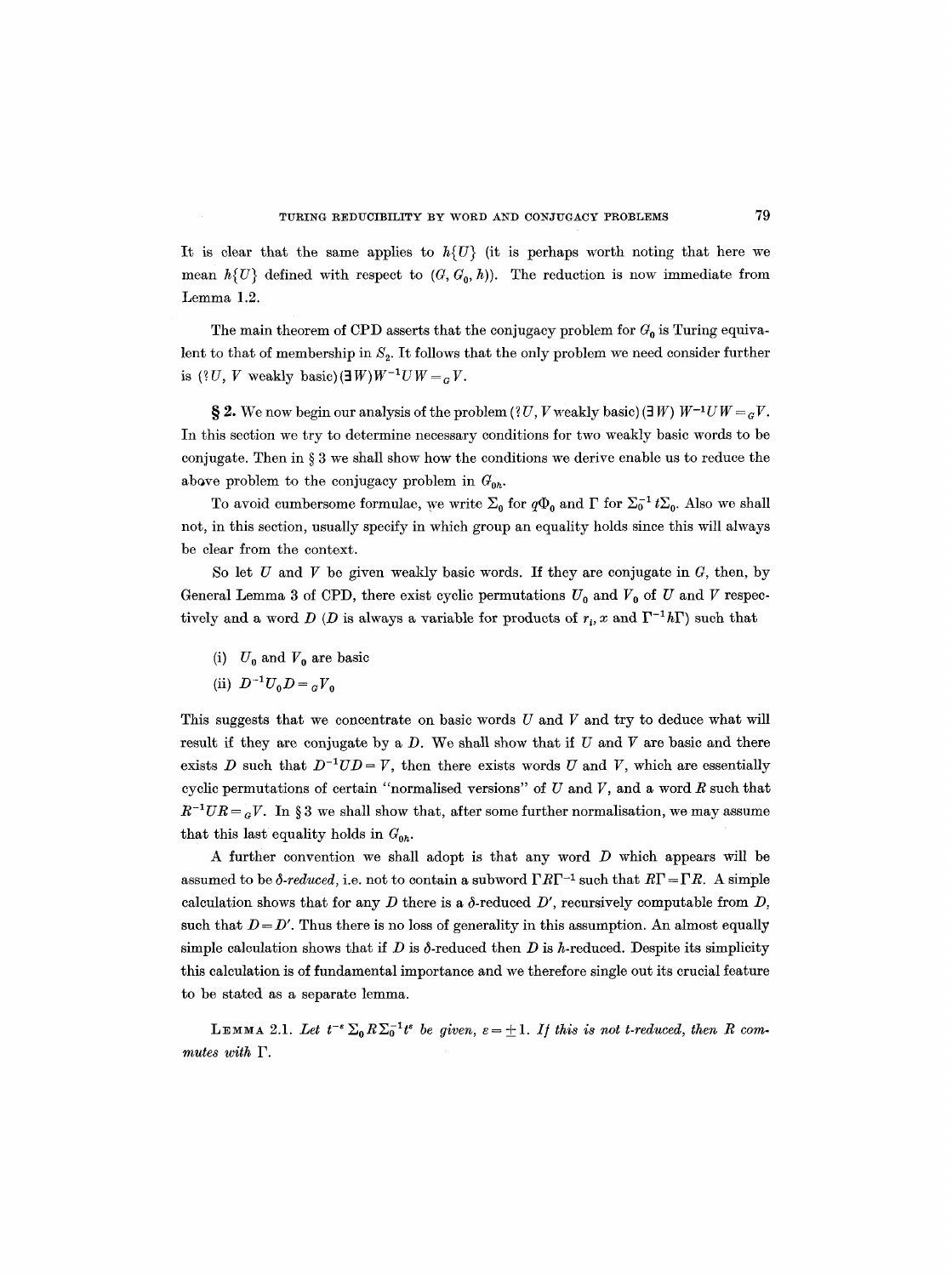*Proof.* If this word is not t-reduced then there exists *R'* such that  $\Sigma_0 R \Sigma_0^{-1} = R'$ . Then

 $\Gamma R = \sum_{0}^{-1} t R' \sum_{0} = \sum_{0}^{-1} R' t \sum_{0} = R \Gamma.$ 

Now let the basic words  $U$  and  $V$  be given. We shall define a series of "normalisation" procedures" to be applied to  $U$  and  $V$ . These procedures will yield words of a very restricted type which will be amenable to analysis. Our first procedure is to be  $\gamma$ -reduction defined as follows. If  $U \equiv U_1 k^r Z k^s U_2$  where  $r, s \neq 0$  and  $(\exists D) Z = D$  then we call  $U_1 Z k^{r+s} U_2$  a *primitive y-reduction* of  $U$ . (Since  $U$  is k-reduced,  $r$  and  $s$  must have the same sign.) We adopt the usual definitions derived from a primitive reduction.<sup>(1)</sup> Clearly there is an  $S_1$ -recursive procedure to compute, for any basic word U, the y-reduced word  $\gamma[U]$ . Moreover  $U = \gamma[U]$  and  $\gamma[U]$  is basic.

Let  $U = X_0 k^{p_0} X_1 k^{p_1} ... X_n k^{p_n}$  where  $p_j + 0, j = 0, 1, 2, ..., n$  and  $X_j$  is non-empty and *k*-free,  $j = 1, 2, ..., n$ , be a basic word.<sup>(2)</sup> We call the  $(n+1)$ -tuple  $(p_0, p_1, ..., p_n)$  the k*structure* of U.

LEMMA 2.2. Let U and V be basic and y-reduced. If  $D^{-1}UD = V$ , then U and V have the *same k-structure.* 

*Proof.* Let  $U \equiv X_0 k^{p_0} X_1 ... X_n k^{p_n}$ . Then *(3D)*  $X_j = D$  *fails* to hold for  $j = 1, 2, ..., n$ . Using this fact, we establish the lemma by induction on  $l_k(U)$ . (The induction hypothesis is that if  $D_1 U D_2 = V$  then U and V have the same k-structure.)

Let U be basic and  $\gamma$ -reduced. The second normalisation procedure is designed to give us, whenever possible, a word which is *cyclically y-reduced,* i.e., every cyclic permutation of the word is  $\gamma$ -reduced.

Let  $U=X_0 k^{p_0} ... X_n k^{p_n}$ . For the moment, assume  $n \geq 1$ . If  $(\exists D) X_0 = D$  then we define  $\gamma\{U\} \equiv X_0 X_1 k^{p_1} \dots X_n k^{p_n + p_0}$ . If  $X_0 + D$ , for any D, we let  $\gamma\{U\} \equiv U$ . In both cases  $\gamma\{U\}$  is cyclically y-reduced. If  $n=0$  and  $X_0+D$ , for any *D*, we define  $\gamma\{U\} \equiv U$ . Here too  $\gamma\{U\}$  is cyclically y-reduced.

The remaining possibility is that  $n=0$  and  $(\exists D)X_0=D$ . We do not define  $\gamma\{U\}$  for this case.

LEMMA 2.3. Let U and V be basic, y-reduced, and have the same k-structure. If  $D^{-1}UD =$ *V*, then  $\gamma\{V\}$  is defined if and only if  $\gamma\{U\}$  is defined and  $D^{-1}\gamma\{U\}D=\gamma\{V\}$ .

*Conversely if*  $\gamma\{U\}$  and  $\gamma\{V\}$  are defined and  $D^{-1}\gamma\{U\}D=\gamma\{V\}$ , then  $D^{-1}UD=V$ .

*Proof.* Let  $U=X_0k^{p_0}...X_nk^{p_n}$  and  $V=Y_0k^{p_0}...Y_nk^{p_n}$ . Then  $(\exists D)X_0=D$  if and only if  $(3D) Y_0 = D$ . The lemma follows easily from this.

<sup>(1)</sup> See CPD or WPD.

<sup>(2)</sup> Possibly  $X_0$  is empty--at any rate it must be k-free.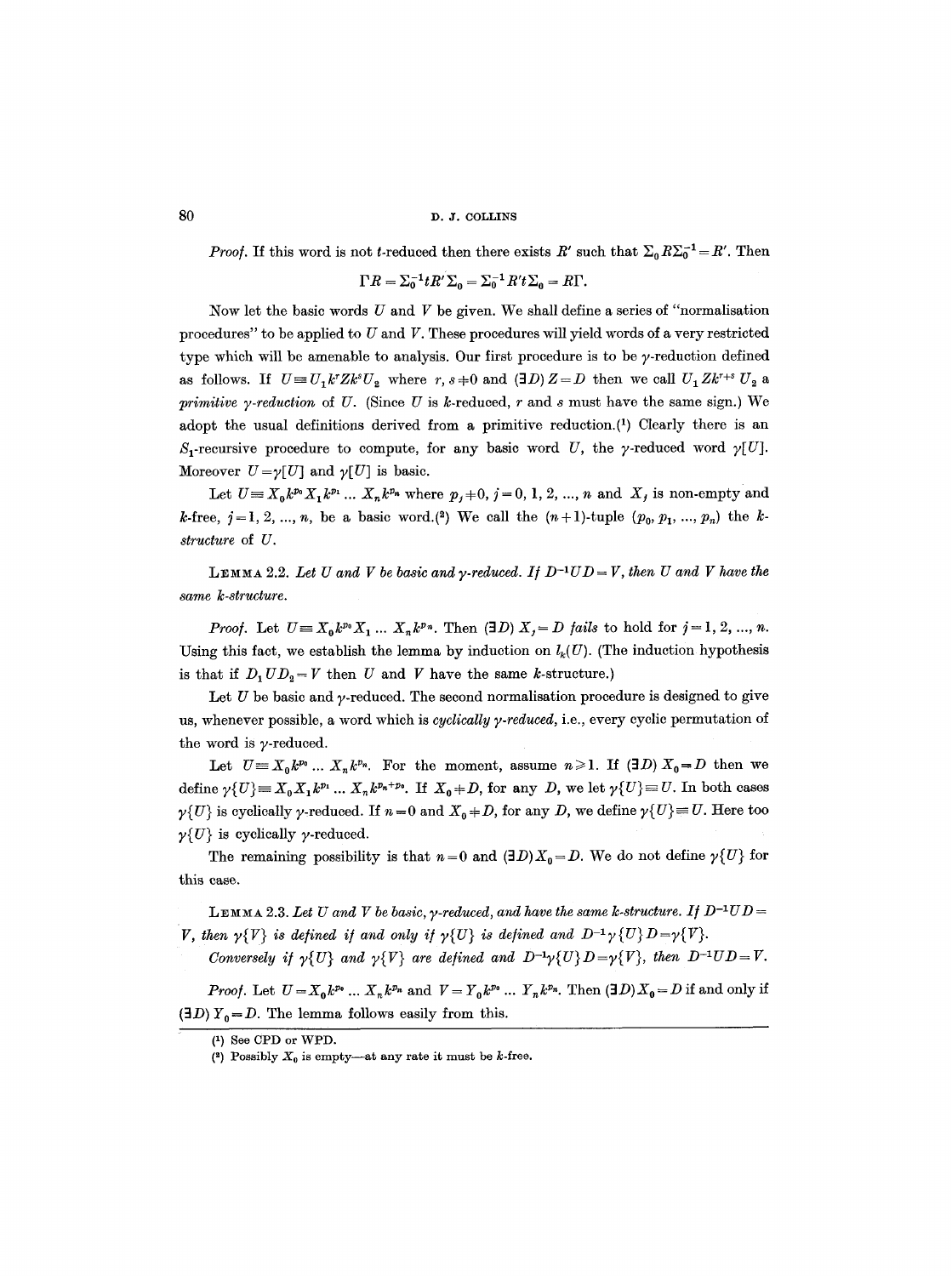Lemmas 2.1-2.3 show that if  $U=X_0 k^{p_0} ... X_n k^{p_n}$  and  $V\equiv Y_0 k^{p_0} ... Y_n k^{p_n}$  then we need consider only the following possibilities.

Case I. U and V cyclically  $\gamma$ -reduced with  $n \geq 1$ .

Case II. U and V cyclically  $\gamma$ -reduced with  $n = 0$ .

Case III,  $U = D_1 k^{p_0}$  and  $V = D_2 k^{p_0}$  for some  $D_1$  and  $D_2$ .

We fix the above notation for  $U$  and  $V$ .

The most complex case is case I and we deal with this first. Our next normalisation procedure involves the notions of  $\rho$ -reduction and  $\lambda$ -reduction which we define as follows. Let X be a k-free word. If  $X = X'h^p$  where P is h-free and  $P = R_1 \Gamma R_2$  for some  $R_1, R_2,$ then  $X'R_1\Gamma$  is a *primitive*  $\varrho$ *-reduction* of X. If we observe that  $X = X'R_1\Gamma\Gamma^{-1}h^{\varepsilon}\Gamma R_2$  then it is clear that there is an a-recursive procedure to compute, for any  $X$ , the  $\rho$ -reduced word  $\rho[X]$  and, moreover, there is a D, also a-recursively computable, such that  $X = \rho[X]D$ .

The definition of  $\lambda$ -reduction is completely dual and we can a-recursively compute  $\lambda[X]$  and *D* such that  $X = D\lambda[X]$ .

Let U be given, written as above. We firstly find  $\rho[X_0]$  and D such that  $X_0 = \rho[X_0]D$ . We can commute D past  $k^{p_0}$  and then in turn find  $\rho[DX_1]$  and D' such that  $DX_1 = \rho[DX_1]D'$ . Iterating this procedure we eventually obtain

$$
U' \equiv X_0' k^{p_0} X_1' k^{p_1} \dots X_n' k^{p_n} D_1
$$

and  $X'_{i}$  is  $\rho$ -reduced,  $j=0, 1, ..., n$ . For our next step we  $\lambda$ -reduce  $X'_{n}$  and compute  $D'_{1}$  and  $X_n''(\equiv \lambda [X_n'])$  such that  $X_n' = D_1' X_n'$ .

At this point we consider two subcases. If  $X_n'' = R_1^* \Gamma^{-1} R^* \Gamma R_2^*$ , for some  $R_1^*$ ,  $R^*$  and  $R_2^*$ , and  $R^*$  does not commute with  $\Gamma$ , then we define  $D_3 \equiv R_2^* D_1$ ,  $X_n^* = \Gamma^{-1}R^* \Gamma$  and

$$
U^* \equiv D_3 X_0' k^{p_0} X_1' k^{p_1} \dots X_{n-1}' D_1' R_1^* k^{p_{n-1}} X_n^* k^{p_n}.
$$

In this situation we shall say that  $U^*$  has been obtained *smoothly* from  $U$ .

If, on the other hand, no such  $R_1^*$ ,  $R^*$  and  $R_2^*$  exist then we define  $X_n^* = X_n^*$  and

 $U^* \equiv D_1 X_0' k^{p_0} \dots X_{n-1}' D_1' k^{p_{n-1}} X_n^* k^{p_n}.$ 

We define  $V^*$  in a completely identical manner.

LEMMA 2.4. *Let U be basic and circularly y-reduced. Then* 

- (i)  $U^*$  is  $S_1$ -computable from  $U$ ;
- (ii) *U\* is basic and circularly y-reduced;*
- (iii)  $(3D) D^{-1} UD = U^*$ .

6-- 712908 *Acta mathematica.* 128. Imprim6 lo 21 D6cembro 1971.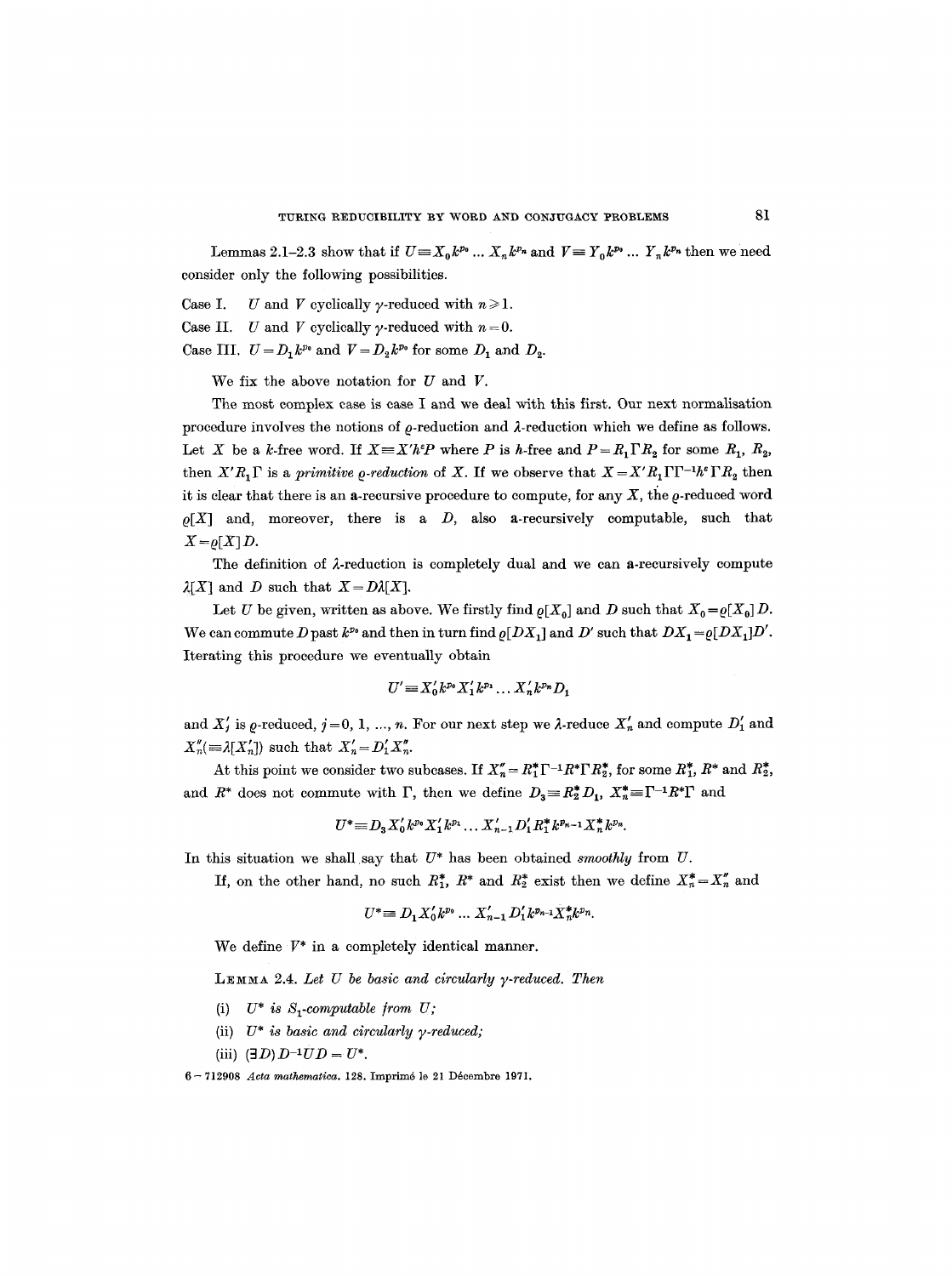~2 D.J. COLLINS

*Proof.* (i) The only novel point here is the question of whether or not  $X'_n =$  $R_1^*$   $\Gamma^{-1}R^* \Gamma R_2^*$  for some  $R_1^*$ ,  $R^*$  and  $R_2^*$ . However this can be decided by an application of Theorem II of WPD. (ii), (iii). These are routine.

We fix more notation by insisting that until further notice  $U^*$  and  $V^*$  have the meaning given to them above.

THEOREM 2.5. Let  $D^{-1}U^*D=V^*$  where  $D+R$  for every R. Then

- (i)  $U^*$  is obtained smoothly from  $U$
- (ii)  $D=\Gamma^{-1}h^f\Gamma R$  for some  $f+0$  and R.

*Proof.* (i) Let  $D = R_1^{-1} \Gamma^{-1} h^{\epsilon} \Gamma D^{\prime}$ ; using k as stable letter we obtain  $X_n^* D = D' Y_n^*$ . We claim this means that  $X_n^*$  and  $Y_n^*$  must be h-free. From the way in which  $U^*$  and  $V^*$ are defined, certainly  $X_n^*$  and  $Y_n^*$  are  $\lambda$ -reduced and  $\rho$ -reduced. This means that  $X_n^*D$ ,  $DY_n^{*-1}, Y_n^{*-1}D'^{-1}$  and  $D'^{-1}X_n^*$  are all h-reduced. On the other hand,  $X_n^*DY_n^{*-1}D'^{-1} = 1 = 1$  $D'^{-1}X_n^* D Y_n^{*-1}$  and D is not h-free. This is contradictory unless both  $X_n^*$  and  $Y_n^*$  are h-free.

The equation  $X_n^*D = D' Y_n^*$  then gives  $X_n^*R_1\Gamma^{-1} = R'_1\Gamma^{-1}R_1^+$  and hence  $X_n^* =$  $R'_1\Gamma^{-1}R_1^+\Gamma R_1^{-1}$ . Our proof is complete if we can show that  $R_1^+$  does not commute with  $\Gamma$ . However this is easily done since if  $R_1^*$  commutes with  $\Gamma$  then  $X_n^* = R_1'R_1^+ R_1^{-1}$  which contradicts the fact that  $U$  is  $\gamma$ -reduced.

(ii) By (i) we know that  $X^* = \Gamma^{-1}R^* \Gamma$  where  $R^*$  does not commute with  $\Gamma$ . Repeating the argument of (i) we obtain

$$
\Gamma^{-1}R^*\Gamma R_1\Gamma^{-1}=R_1'\Gamma^{-1}R_1^+
$$

By Lemma 2.1,  $R_1$  commutes with  $\Gamma$  and  $D=\Gamma^{-1}h^e\Gamma R_1D'$ .

It is obvious that  $X_n^*$  and  $\Gamma^{-1}h^*\Gamma$  commute and if we define

$$
U_1 \equiv \Gamma^{-1} h^{-s} \Gamma D_3 X_0' k^{p_0} \dots X_{n-1}' D_1' R_1^* \Gamma^{-1} h^s \Gamma k^{p_{n-1}} X_n^* k^{p_n}.
$$

then (a)  $\Gamma^{-1}h^{-\varepsilon}\Gamma U^*\Gamma^{-1}h^{\varepsilon}\Gamma=U_1$ 

and (b)  $U_1$  yields after a single primitive h-reduction a-word  $U_1^*$  which is basic and circularly  $\gamma$ -reduced. (For (b) recall that  $V^*$  is either a right conjugate or a left conjugate of  $U^*$ , with respect to  $h$ , by  $D$ —see General Lemma 4 of CPD.)

The theorem now follows by iterating the above argument. (Formally we use induction to deduce that  $R_1 D'' = \Gamma^{-1} h^{f-1} \Gamma R$ , where  $(f-1)$  must in fact have the same sign as  $\varepsilon$ .)

Theorem 2.5 is of great significance since it shows that if  $D$  conjugates  $U^*$  into  $V^*$ then we may assume that  $D$  has a particularly simple form.

We can make one further simplification. According to General Lemma 4 of CPD it is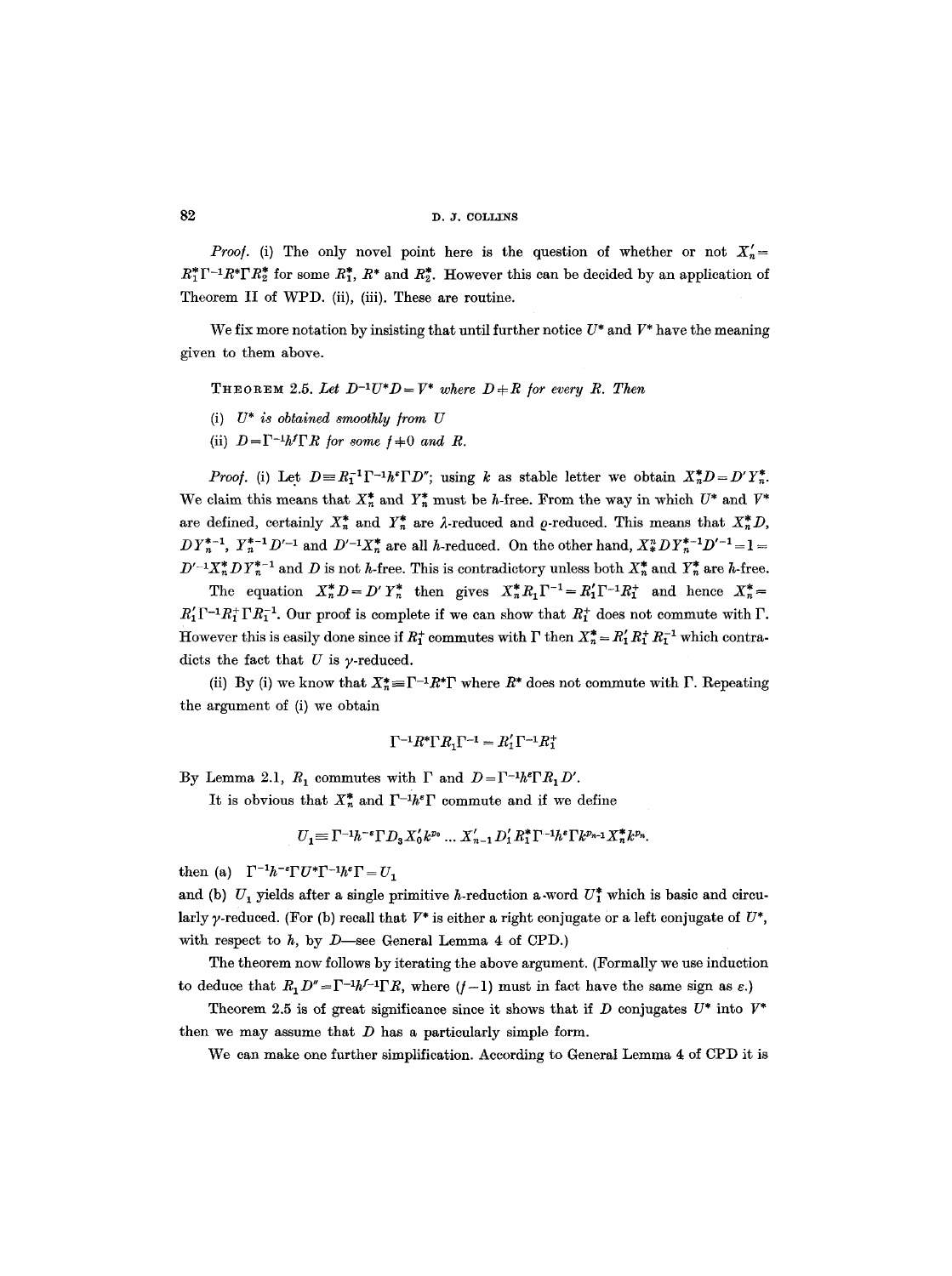enough to examine the situation in which  $V^*$  is a right conjugate of  $U^*$ , with respect to  $h$ , by a  $D$ .

We call  $U^*$  *active* if  $U^*$  has occurrences of h-symbols only within  $D_3$ .

LEMMA 2.6. If  $U^*$  is not active and  $V^*$  is a right conjugate of  $U^*$  by D, then D is an R.

*Proof.* Our procedure for obtaining  $U'$  from  $U$  was, roughly, to move out to the right as many h-symbols as possible. It is easy to see that if  $U^*$  is not active then the presence of  $h$ -symbols in  $D$  is inconsistent with our having performed the above procedure. More formally, a straightforward argument will show that the presence of  $h$ -symbols in  $D$  will mean that some  $X'_{i}$  is not  $\rho$ -reduced. This is contradictory.

It will be convenient to make a slight extension of the range of the variable D. At present a D is a formal product of  $r_i$ , x and  $\Gamma^{-1}h\Gamma$ . There is clearly no loss of generality in extending this to include products of  $r_i$ , x and  $\Gamma^{-1}h^m\Gamma$  for any  $m+0$ .

LEMMA 2.7. Let  $U^*$  be active and suppose  $V^*$  is a right conjugate of  $U^*$  by  $\Gamma^{-1}h^t\Gamma R$ ,  $f \geq 1$ .<sup>(1</sup>) *Then either* (a)  $D_3 X_0' = R_3^* \Gamma^{-1} h^{-m} \Gamma X_0^*$ , or (b)  $D_3 X_0' = D_3' \Gamma^{-1} h^{-k} \Gamma R_3^* \Gamma^{-1} h^{-r} \Gamma X_0^*, r \geq 1$ and in the latter,  $R_3^*$  does not commute with  $\Gamma$ .

*In either case*  $X_0^*$  *is of the form*  $\Gamma^{-1}R_4\Gamma R_4^*$  where  $R_4$  does not commute with  $\Gamma$ . Also if  $U_0 \equiv X_0^* k^{p_0} X_1' ... k^{p_{n-1}} X_n^* k^{p_n}$ , then  $U_0$  commutes with  $\Gamma^{-1} h \Gamma$ .

*Proof.* Let  $D_3 \equiv D''_3 \Gamma^{-1} h^{-r} \Gamma R_3$  where  $D''_3$  is either *h*-free or terminates in  $h^{-1} \Gamma R_3^*$  where  $R_3^*$  does not commute with  $\Gamma$ . Using h as stable letter we deduce that  $\Gamma R_3 X'_0 k^{p_0} \dots X_n^* k^{p_n} \Gamma^{-1}$ is equal to a product of  $r_i$ , x and  $\Gamma k \Gamma^{-1}$ . Moreover it is easy to see that any such product is equal to a k-reduced word of the form  $R_A \Gamma k^{q_0} \Gamma^{-1} R_5 ... R_6 \Gamma k^{q_m} \Gamma^{-1} R_7$ . (Using the fact that  $X'_1, ..., X'_{n-1}, X^*_{n}$  are  $\varrho$ -reduced we can show, after a short argument, that we may even assume  $m=n$  and  $p_j=q_j$ ,  $j=0, 1, ..., n$ . However this is not strictly necessary.) Using k as stable letter we deduce from the above equalities, since  $\Gamma R_A X'_0 k^{p_0} ... X_n^* k^{p_n} \Gamma^{-1}$  is certainly k-reduced, that  $\Gamma R_3 X_0' = R_4 \Gamma R_4^*$  and this gives  $X_0' = R_3^{-1} \Gamma^{-1} R_4 \Gamma R_4^*$ . Now  $R_4$  cannot commute with  $\Gamma$  because this would imply that  $U^*$  was not circularly  $\gamma$ -reduced. Thus  $D_3 X'_0 = D''_3 \Gamma^{-1} h^{-r} \Gamma X_0^*.$ 

**If**  $D''_3$  is h-free then we obtain (a) writing  $R^*_3 \equiv D''_3$  and  $m = r$ . If  $D''_3$  is not h-free then we obtain (b) and  $R_3^*$  does not commute with  $\Gamma$ .

Finally we look back at the equality between  $\Gamma R_3 X_0' k^{p_0} \dots X_n^* k^{p_n} \Gamma^{-1}$  and  $R_4\Gamma k^{q_0}\Gamma^{-1}R_5... R_6\Gamma k^{q_m}\Gamma^{-1}R_7.$  From the definitions involved it is clear that

$$
\Gamma U_0 \Gamma^{-1} = \Gamma R_3 X_0' k^{p_0} \dots X_n^* k^{p_n} \Gamma^{-1}
$$

and hence  $\Gamma U_0 \Gamma^{-1}$  commutes with h. This means that  $U_0$  commutes with  $\Gamma^{-1} h \Gamma$ .

<sup>(1)</sup> The situation when  $f \le -1$  is exactly similar.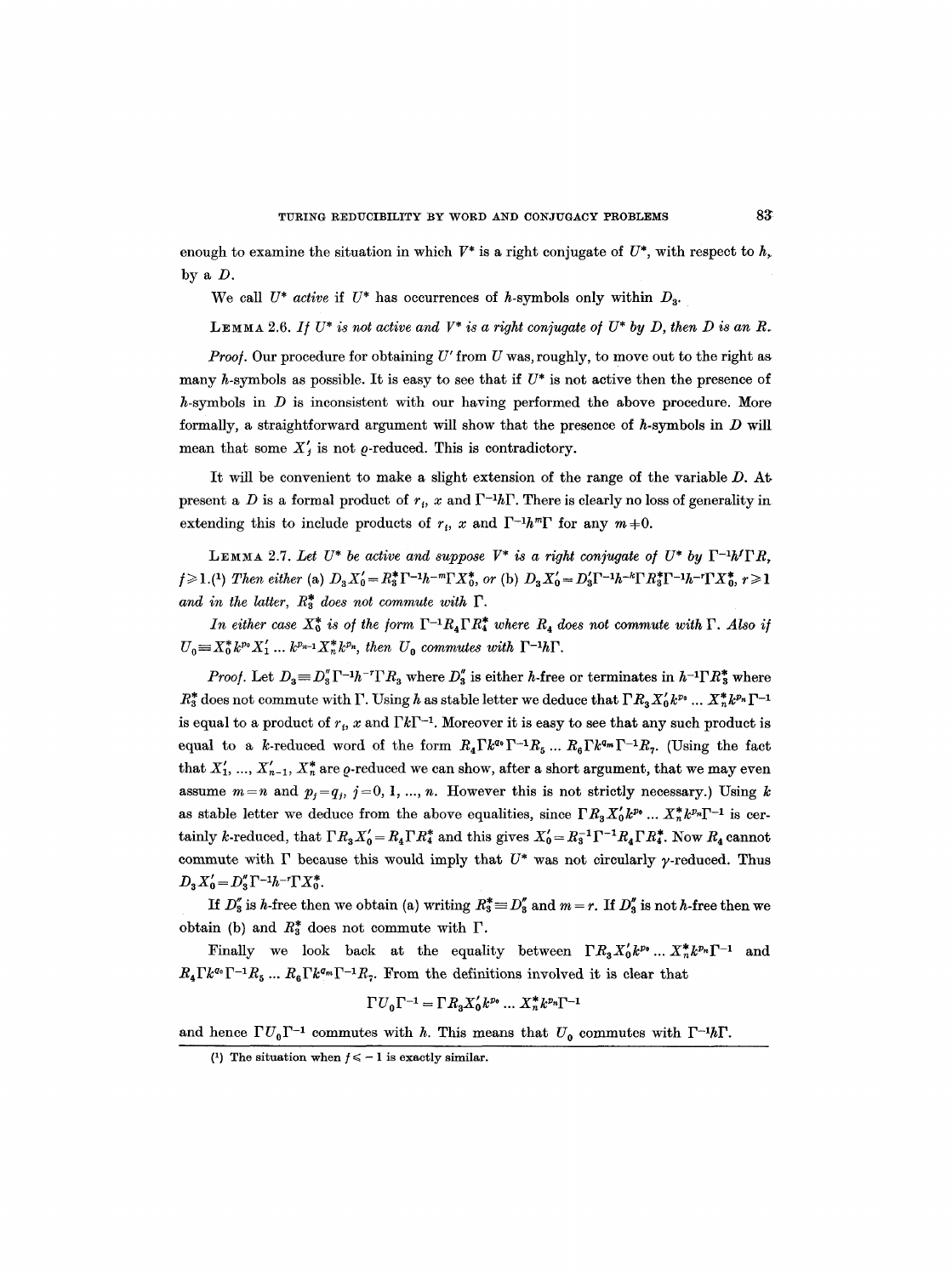We write  $D_3^* = R_3^* \Gamma^{-1} h^{-m} \Gamma$  or  $D_3^* = D_3' \Gamma^{-1} h^{-s} \Gamma R_3^* \Gamma^{-1} h^{-k} \Gamma$  according as (a) or (b) holds. Then  $U^* = D_3^* U_0$ .

The following theorem essentially completes our analysis of case I.

THEOREM 2.8 (a). Let  $U^*=R_*^*\Gamma^{-1}h^{-m}\Gamma U_0$ . Then  $V^*$  is a right conjugate of  $U^*$  by *some*  $\Gamma^{-1}h^f\Gamma R$ ,  $f\geq 1$ , *if and only if* 

(i)  $U_0$  commutes with  $\Gamma^{-1}h\Gamma$ 

(ii) *there exists a cyclic permutation*  $D^+_s$  *of*  $D^*_s$  *of form*  $\Gamma^{-1}h^{-s}\Gamma R^*_s\Gamma^{-1}h^{-t}\Gamma$ , where  $t + s = m$ , *such that*  $R^{-1}D_3^+U_0R = V^*$ .

(b) Let  $U^* = D'_2 \Gamma^{-1} h^{-k} \Gamma R^*_3 \Gamma^{-1} h^{-r} \Gamma U_o$ .

*Then*  $V^*$  is a right conjugate of  $U^*$  by some  $\Gamma^{-1}h^f \Gamma R$  if and only if

(i)  $U_0$  commutes with  $\Gamma^{-1}h\Gamma$ .

(ii) there exists a cyclic permutation  $D_3^+$  of  $D_3^*$  of form  $\Gamma^{-1}h^{-s}\Gamma D_3'\Gamma^{-1}h^{-k}\Gamma R_3^*\Gamma^{-1}h^{-t}\Gamma$ , *where*  $s + t = r$ *, such that*  $R^{-1}D_3^+U_0^+R = V^*$ *.* 

*Proof.* (a) If the given conditions (i) and (ii) hold then we can take  $f = s$ .

Conversely suppose  $V^*$  is a right conjugate by  $\Gamma^{-1} h^f \Gamma R$ . Then Lemma 2.7 gives us (i). If  $f \leq m$  we obtain (ii) by putting  $s = f$ .

If  $f > m$ , we obtain  $R^{-1} \Gamma^{-1} h^{-1} \Gamma R_s^* U_0 \Gamma^{-1} h^{-m} \Gamma R$  after m h-reductions. Then we must have  $\Gamma R_3^* U_0 \Gamma^{-1} = R_6 \Gamma k^{p_0} \dots k^{p_n} \Gamma^{-1} R_7$ . This gives  $\Gamma R_3^* X_0^* = R_6 \Gamma R_6^*$  and it follows that  $R_3^*$ commutes with  $\Gamma$ . From this we deduce that  $R^{-1}U^*R=V^*$ .

(b) If (i) and (ii) hold then we can just take  $f = s$ . For the converse, Lemma 2.7 gives us (i). To obtain (ii) it is enough to show that  $f \leq r$ . This follows from the fact that if  $f>r$ , then  $R_3^*$  must commute with  $\Gamma$  (by the same argument as in (a)).

We turn to case II. Since this is quite similar to case I we shall be rather sketchy as regards details.

We are given  $U= Xk^p$  and  $V=Yk^p$  where neither X nor Y is a D (writing X for  $X_0$ etc.). To normalise we firstly obtain  $X'D_1k^p$  where X' is  $\rho$ -reduced and then  $D'_1X''k^pD_1$ where X<sup>"</sup> is both o-reduced and  $\lambda$ -reduced. If  $X'' = R_1^* \Gamma^{-1} R^* \Gamma R_2^*$ <sup>(1)</sup> then we define  $D_3 = R_2^* D_1 D_1' R_1^*, X^* = \Gamma^{-1} R^* \Gamma$  and  $U^* = D_3 X^* k^p$ . Otherwise we define  $X^* = X'', D_3 = D_1 D_1'$ and  $U^* \equiv D_3 X^* k^p$ .

The definition of  $V^*$  is similar.

**LEMMA** 2.9.  $U^*$  and  $V^*$  are a-recursively computable from  $U$  and  $V$  and are basic and *circularly y-reduced. Moreover*  $(3D)D^{-1}UD = V$  *if and only if*  $(3D)D^{-1}U^*D = V^*$ .

<sup>(1)</sup>  $R^*$  will not commute with  $\Gamma$ .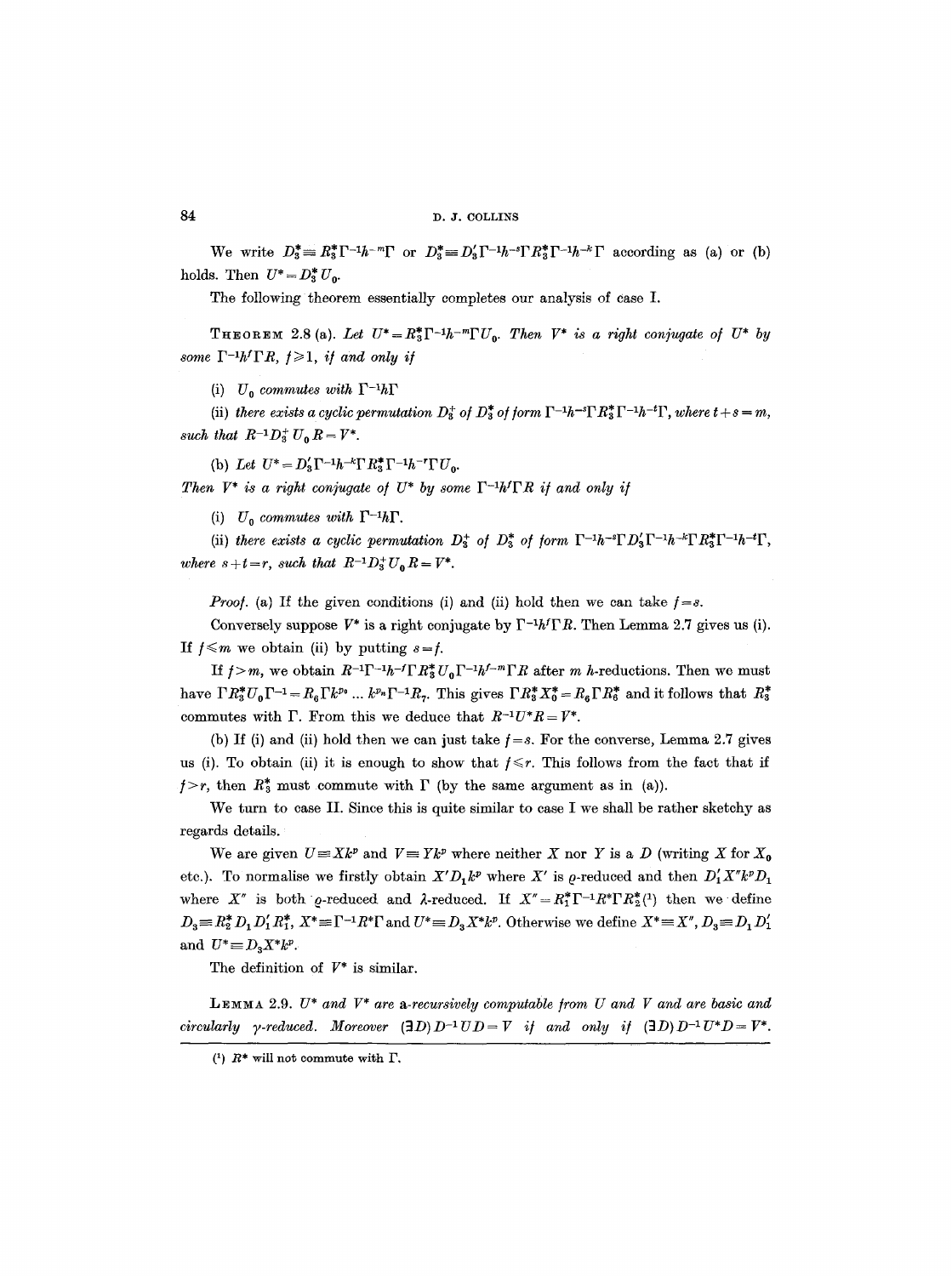*Proof.* This is routine.

We call  $U^*$  *active* if  $X^*$  is *h*-free.

LEMMA 2.10. *If*  $U^*$  is not active and  $V^*$  is a right conjugate of  $U^*$  by D, then D is an R.

*Proof.* If this were not so then  $X'$  would not be  $\rho$ -reduced.

THEOREM 2.11. Let  $U^*$  be active and suppose  $V^*$  is a right conjugate of  $U^*$  by D. *Then*  $D = \Gamma^{-1} h^f \Gamma R$  *for some*  $f \neq 0$  *and R.* 

*Proof.* Using the fact that  $V^*$  is a right conjugate of  $U^*$  by D we can show that we are in the situation where  $X''=R_1^*\Gamma^{-1}R^*\Gamma R_2^*$  and thus  $X^*=\Gamma^{-1}R^*\Gamma$ . We write  $D_3\equiv$  $D_3^r$  $\Gamma^{-1}h^{-r}\Gamma R_3$  and also  $D = R_1\Gamma^{-1}h^{r_1}\Gamma D'$ . By the same argument as we have just used we deduce  $\Gamma R_3 \Gamma^{-1} R^* \Gamma k^p R_1 \Gamma^{-1} = R_4 \Gamma k^p \Gamma^{-1} R_5$  and hence  $\Gamma R_3 \Gamma^{-1} R^* \Gamma R_1 \Gamma^{-1} = R_4 R_5$ .

Since  $R^*$  does not commute with  $\Gamma$  both  $R_1$  and  $R_3$  do commute with  $\Gamma$ . Now  $f_1$  and r have the same sign and since  $X^*$  commutes with  $\Gamma^{-1}h\Gamma$  the theorem follows by induction on  $l_h(D)$ .

THEOREM 2.12. Let  $U^* = D_3 X^* k^p$  and  $V^*$  be given, with  $U^*$  active. If  $V^*$  is a right *conjugate of U\* by some*  $\Gamma^{-1} h^f \Gamma R$ , then there exists a cyclic permutation  $D_3^+$  of  $D_3$  such that  $R^{-1}D_3^+X^*k^pR = V^*.$ 

*Proof.* This can be shown by a repetition of the arguments of Lemma 2.7 and Theorem 2.8 (even somewhat simplified).

Finally we look at case III. Here we have  $Xk^p$  and  $Yk^p$  with  $X = D_1$  and  $Y = D_2$ . We write  $D_1$  in more detail as  $R_{10}\Gamma^{-1}h^{r_1}\Gamma R_{11}$  ...  $\Gamma^{-1}h^{r_0}\Gamma R_{1g}$ . Since we may assume  $D_1$  is  $\delta$ -reduced,  $R_{11}$ ,  $R_{12}$ , ...,  $R_{(q-1)}$  do not commute with  $\Gamma$ . To normalise we proceed as follows. If  $g=1$ , we define  $D_1^* \equiv R_{11} R_{10} \Gamma^{-1} h^r \Gamma$ . If, on the other hand,  $g>1$ , then we define  $D_1^* = R_{1g} R_{10} \Gamma^{-1} h^{r_1} \Gamma R_{11} \ldots \Gamma^{-1} h^{r_g} \Gamma$  or  $D_1^* = R_{1g} R_{10} R_{11} \Gamma^{-1} h^{r_2} \Gamma \ldots \Gamma^{-1} h^{r_g + r_1} \Gamma$  according as  $R_{1a}R_{10}$  does not or does commute with  $\Gamma$ .

Let  $U^* \equiv D_1^* k^p$  and define  $V^* \equiv D_2^* k^p$  similarly.

LEMMA 2.13. *(3D)* $D^{-1}UD = V$  *if and only if (3D)* $D^{-1}U^*D = V^*$  and  $U^*$  and  $V^*$  are *bazic.* 

*Proof.* Trivial.

We call  $U^*$  porous if  $U^* \equiv R_3^* \Gamma^{-1} h^r \Gamma k^p$  where  $R_3^*$  commutes with  $\Gamma$ .

LEMMA 2.14. Let  $U^*$  be porous and suppose  $D^{-1}U^*D = V^*$ . Then there exists R such that  $R^{-1}U^*R = V^*.$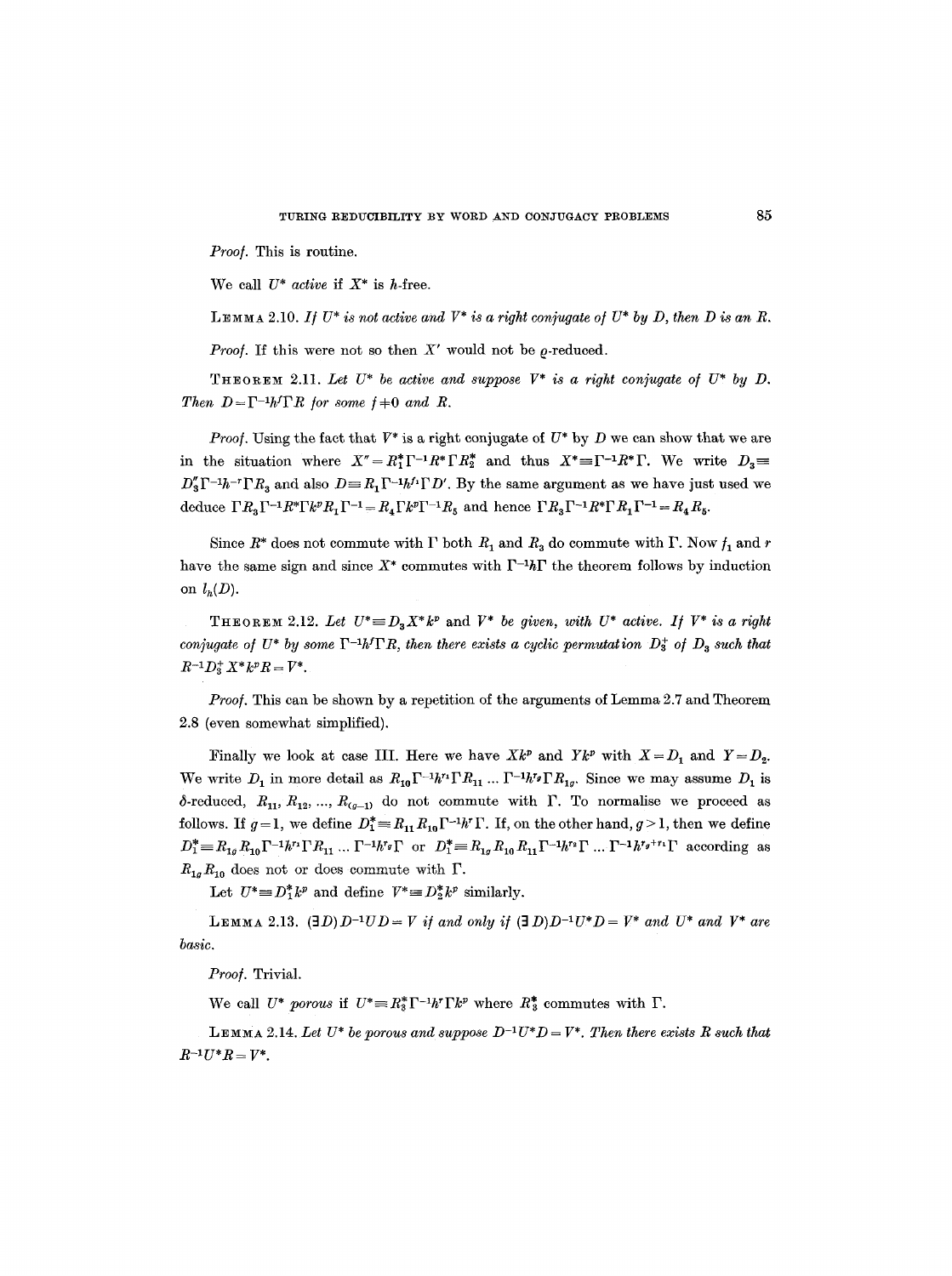*Proof.* We shall show that  $D=\Gamma^{-1}M\Gamma R$  and  $R^{-1}U^*R=V^*$ .

We have two cases according as  $V^*$  is a right or left conjugate of  $U^*$  by D. If  $V^*$  is a right conjugate, then, in our usual way we write  $D = R_1 \Gamma^{-1} h^{f_1} \Gamma D'$  and deduce that  $R_1$ commutes with  $\Gamma$ . The lemma then follows by induction.

If on the other hand  $V^*$  is a left conjugate we obtain  $\Gamma R_1^{-1}R_3^*\Gamma^{-1}=R_4$  for some  $R_4$ . Since  $R_3^*$  commutes with  $\Gamma$  this gives  $\Gamma R_1^{-1} \Gamma^{-1} R_3^* = R_4$  whence it follows that  $R_1$  commutes with  $\Gamma$ . Again induction sees us home.

THEOREM 2.15. Let  $U^* \equiv D_1^* k^p$  and  $V^* \equiv D_2^* k^p$  both be nonporous. Then there exists *D such that D<sup>-1</sup>U\*D = V\* if and only if there exists D<sub>1</sub><sup>+</sup> and D<sub>2</sub><sup>+</sup> and R such that* 

- (a)  $D_1^+$  and  $D_2^+$  are cyclic permutations of  $D_1^*$  and  $D_2^*$  respectively;
- (b)  $R^{-1}D_1^+k^pR = D_2^+k^p$ .

*Proof.* If  $D_1^+$ ,  $D_2^+$  and R exist, then it is clear that there exists D such that  $D^{-1}U^*D = V.$ 

Conversely suppose  $D^{-1}U^*D = V$ ; then  $D^{-1}D_1^*D = D_2^*$  and this equality holds in  $G_0^*$ . Since  $U^*$  and  $V^*$  are non-porous it follows by a straightforward argument that  $D_1^*$  and  $D_2^*$ are h-contracted. Hence by General Lemma 3 of CPD, there exist  $X_1$ ,  $Y_1$  and R such that  $R^{-1}X_1R = Y_1$  where  $X_1$  is of form

and  $Y_1$  of form

$$
X_1 \equiv \Gamma R_{1i} \Gamma^{-1} h^{r_{i+1}} \Gamma R_{1(i+1)} \dots R_{1(i-1)} \Gamma^{-1} h^{r_i}
$$
  

$$
Y_1 \equiv \Gamma R_{2i} \Gamma^{-1} h^{s_{j+1}} \Gamma R_{2(i+1)} \dots R_{2(i-1)} \Gamma^{-1} h^{s_i}
$$

We want to show that R commutes with  $\Gamma$  and we want to do so by using t as a stable letter for  $G_0^*$  over the appropriate subgroup. Firstly we verify that  $X_1$  and  $Y_1$  are t-reduced. If  $X_1$  is not t-reduced then there will be some  $R_{1k}$  which commutes with  $\Gamma$  which contradicts the fact that  $U^*$  is non-porous. The same argument applies to  $Y_1$ .

From the equality  $R^{-1}X_1R=Y_1$  we then deduce that  $\sum_0 h^{r_i}Rh^{-s_j}\sum_0^{-1}=R^+$ , for some  $R^+$ . From this we promptly obtain  $r_i = s_j$  and  $\Sigma_0 R \Sigma_0^{-1} = R^+$ . This last means that R commutes with  $\Gamma$ .

The theorem follows easily if we define

$$
D_1^+ = R_{1i} \Gamma^{-1} h^{r_{i+1}} \Gamma R_{1(i+1)} \dots R_{1(i-1)} \Gamma^{-1} h^{r_i} \Gamma
$$
  

$$
D_2^+ = R_{2j} \Gamma^{-1} h^{s_{j+1}} \Gamma R_{2(j+1)} \dots R_{2(j-1)} \Gamma^{-1} h^{s_j} \Gamma.
$$

This theorem completes  $\S 2$ . In the introduction we asserted that we should derive certain necessary conditions for the conjugacy of  $U$  and  $V$ . These conditions are given in detail in Theorems 2.8, 2.12 and 2.15.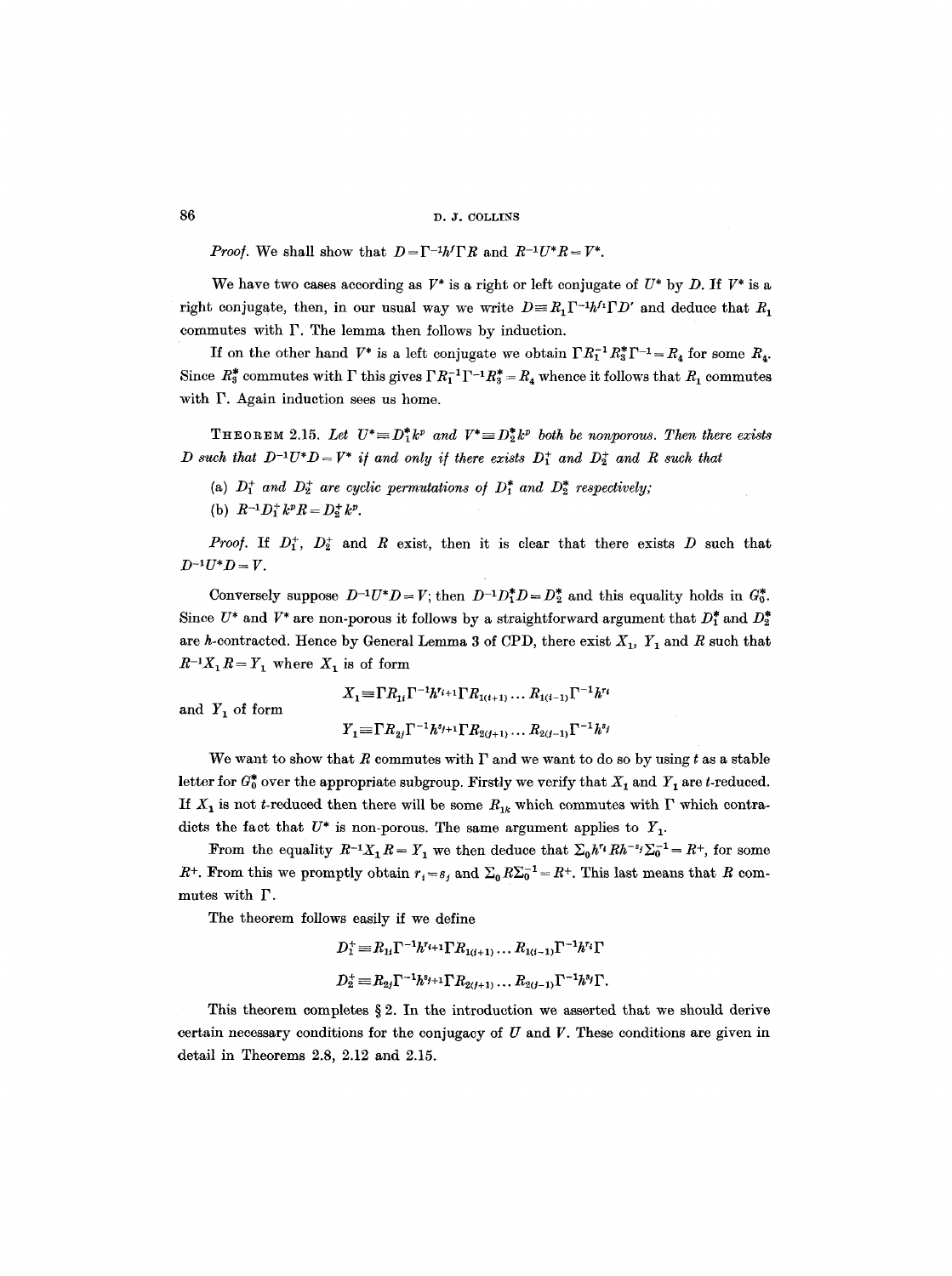§ 3. As a consequence of our work, in § 2 we must examine equalities of the form  $R^{-1}UR = V$  where U and V are basic words. We shall define a last normalisation procedure which will, essentially, allow us to assume that the equality holds in  $G_{0h}$  rather than in G. (Since it is of importance in which group an equality holds, we return to our former practice of indicating this by a subscript).

If  $R^{-1}UR = qV$  then in transforming  $R^{-1}UR$  into V using the relations of G, the final relation  $k\Gamma^{-1}h\Gamma = \Gamma^{-1}h\Gamma k$  may be used. Our normalisation procedure consists of anticipating all such applications.

If  $U=U_1k^{\epsilon}Xh^{\eta}U_2$ , where X is k-free and h-free and  $\epsilon, \eta = \pm 1$ , and there exist words  $R_1$  and  $R_2$  such that  $X=R_1\Gamma^{-1}R_2$  then a *primitive v-reduction* of U is  $U_1Xh^nX^{-1}k^sXU_2$ . We adopt the usual definitions derived from that of a primitive reduction.

LEMMA 3.1. Let U and V be k-reduced, h-reduced, and  $\tau$ -reduced. If  $U = G$  V then U, V *are {h, k}-parallel.* 

*Proof.* If either U or V is  $k$ -free or  $h$ -free then the result is immediate from General Lemma 1 of CPD. So suppose that this is not the case; by the same General Lemma  $U$  and V must be k-parallel and can thus be written, respectively as  $U_1 k^e U_2$  and  $V_1 k^e V_2$  where  $U_2$  and  $V_2$  are *k*-free.

We proceed by induction on  $l_k(U) + l_h(U)$  and consider two cases.

*Case 1.* Suppose that  $U_2$  is h-free; now  $(\mathbf{1} D) U_2 V_2^{-1} = G_2^* D$  and if  $V_2$  is also h-free then in fact  $(\exists R) U_2 V_2^{-1} =_{G_1} R$ . The lemma then follows from the hypothesis of induction applied to  $U_1$  and  $V_1 R$ .

We therefore seek to show that  $V_2$  must be *h*-free. If not, then  $U_2 V_2^{-1} = G_2^* D$  means D is not h-free. We may, however, assume D is h-reduced. Since  $DV_2U_2^{-1} = G_2^*1$ , we see that  $DV_2U_2^{-1} \equiv D_1\Gamma^{-1}h^{-\eta}\Gamma R X h^{\eta}V_2' U_2^{-1}$  and  $\Gamma R X = a_1 R'$ . This contradicts the fact that V is  $\tau$ -reduced.

*Case 2.* Suppose that  $U_2$  is not *h*-free. Then  $V_2$  is not *h*-free, and we may write  $U_2$  $U_2'h^p F$  and  $V_3 \equiv V_2'h^q G$  where F and G are h-free. Then  $FG^{-1} = G R$  and the lemma follows from the induction hypothesis applied to  $U_1 k^e U_2 R$  and  $V_1 k^e V_2$ .

LEMMA 3.2. Let U and V be k-reduced and h-reduced words which are  $\{h, k\}$ -parallel. *If*  $U = G V$  then  $U = G_{0h} V$ .

*Proof.* Suppose that  $U = U_1 k^e U_2$  where  $U_2$  is h-free. Then  $V = V_1 k^e V_2$  where  $V_2$  is h-free. Hence  $U_2V_2^{-1}=\sigma R$  and  $U_1R=\sigma V_1$ . By the induction hypothesis (with respect to  $l_k(U) + l_h(U)$   $U_1 R =_{G_{0h}} V_1$  and hence  $U_1 k^{\varepsilon} R =_{G_{0h}} V_1 k^{\varepsilon}$ .

If  $U=U_1h^{\epsilon}U_2$  with  $U_2$  *k*-free, the argument is similar.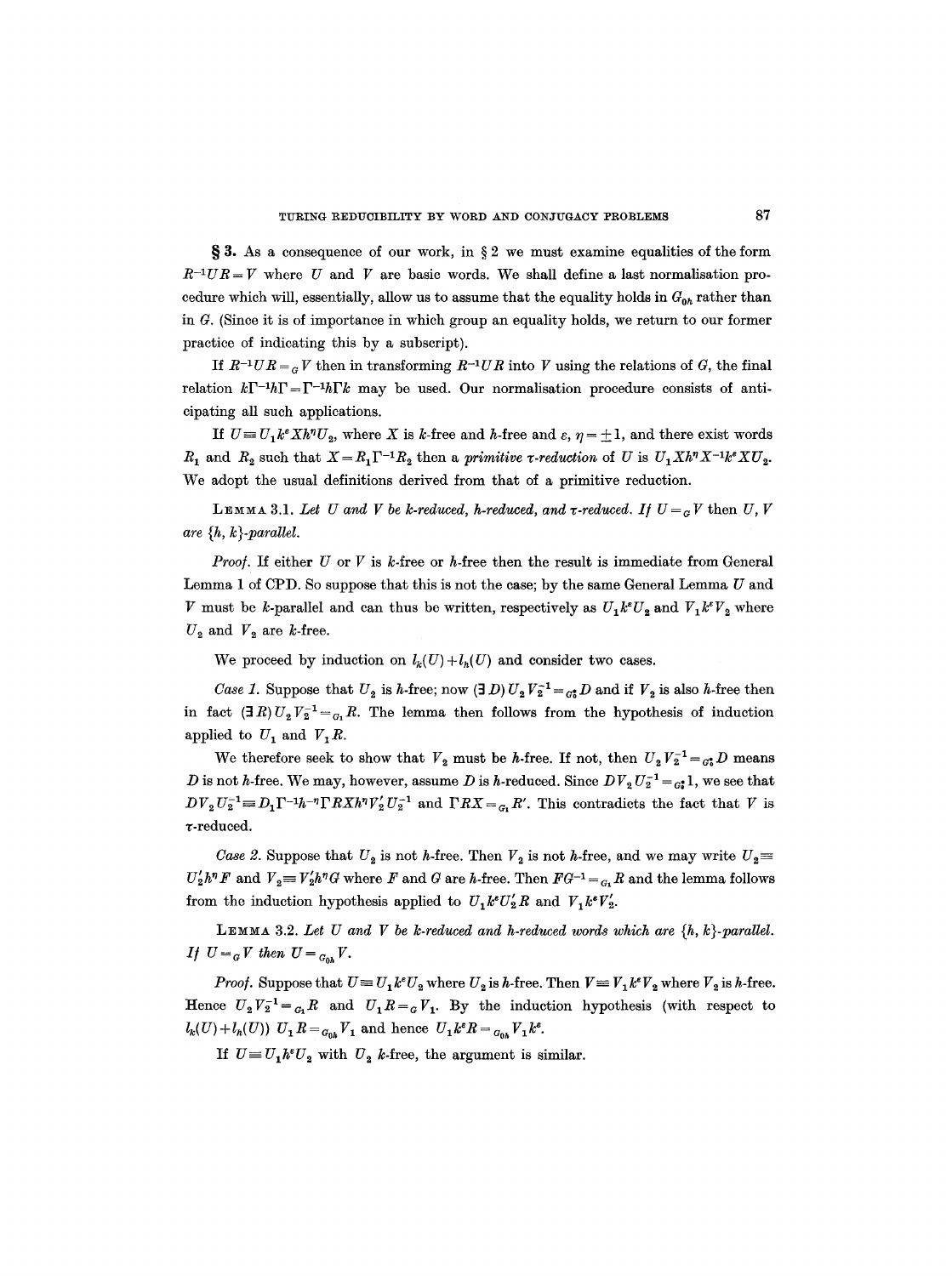THEOREM 3.3. Let U and V be k-reduced and h-reduced. Then  $R^{-1}UR =$ <sub>G</sub>V if and only if  $R^{-1}\tau[U] R =_{G_{0h}} \tau[V].$ 

*Proof.* Clearly  $U = {_\sigma \tau}[U]$  and  $V = {_\sigma \tau}[V]$ . If  $R^{-1}UR = {_\sigma V}$ , then  $R^{-1}\tau[U]R = {_\sigma \tau}[V]$ . But both  $R^{-1}\tau[U]R$  and  $\tau[V]$  satisfy the hypotheses of Lemma 3.1. This means that Lemma 3.2 is then applicable and so  $R^{-1}\tau [U]R =_{G_{0*}} \tau [V]$ .

The converse is trivial.

**REDUCTION** II (?U, *V* weakly basic)(3W)  $W^{-1}UW = eV$  is reducible to the conju*gacy problem for G*<sub>on</sub>.

*Proof.* For each weakly basic word U we shall compile a finite list of words  $U_i$ ,  $i=1, 2, ..., t$  such that:

- (1)  $t$  is bounded above by a recursive function of  $U$ ;
- (2) each  $U_i$  is S<sub>1</sub>-recursively computable from  $U$ ;
- (3) each  $U_i$  is conjugate in G to U;

(4) if U is conjugate to V then there exist  $U_i$  and  $V_j$ , which belong to the lists obtained from U and V, such that  $U_i$  is conjugate to  $V_j$  in  $G_{0h}$ . It is clear that once we have shown how to compile such a list and verified that  $(1)$ – $(4)$  are satisfied, then the reduction is proved. For two weakly basic words U and V are conjugate in G if and only if there exist  $U_i$  and  $V_j$ , from the respective lists, which are conjugate in  $G_{0h}$ .

We compile the list in the following manner.

Let  $\bar{U}_1, \bar{U}_2, ..., \bar{U}_r$  be the set of all cyclic permutations of U which are basic. Then we begin to normalise, following the procedure of § 2. Let  $\tilde{U}_1, \tilde{U}_2, ..., \tilde{U}_s$  be the set of all basic words obtainable from the above set by cyclic y-reduction. We then compute  $\tilde{U}_1^*, \tilde{U}_2^*, ...$  $\tilde{U}_s^*$  as specified prior to either Lemma 2.4 (Case I), Lemma 2.9 (Case II) or Lemma 2.13 (Case III).

We make a further listing for each  $\tilde{U}_k^*$ . If case I holds we list all possible words of the form  $D_3^+ U_0$ , where  $\tilde{U}_k^* = D_3^* U_0$  and  $D_3^+$  is a cyclic permutation of  $D_3^*$  (see Theorem 2.8). If case II holds we list all possible words of the form  $D_5^+ X^* k^p$ , where  $\tilde{U}_k^* = D_3 X^* k^p$  and  $D_3^+$  is a cyclic permutation of  $D_3$ . Finally if case III holds we list all possible words of the form  $D_1^+ k^p$ , where  $\tilde{U}_k^* \equiv D_1 k^p$  and  $D_1^+$  is a cyclic permutation of  $D_1$ . Let  $\hat{U}_1, \hat{U}_2, ..., \hat{U}_t$  be the list of all words obtainable from  $U$  in the manner we have so far described.

Our final list is obtained by putting  $U_i \equiv \tau[\hat{U}_i]$ . Properties (1), (2) and (3) are then readily verified from the various definitions involved. To verify property (4) we observe that if U is conjugate to V then there exist basic cyclic permutations  $\bar{U}_k$  and  $\bar{V}_l$  and a word D such that  $D^{-1}\bar{U}_kD=\sigma\bar{V}_l$ . The essential content of Lemmas 2.6, 2.10 and 2.14 and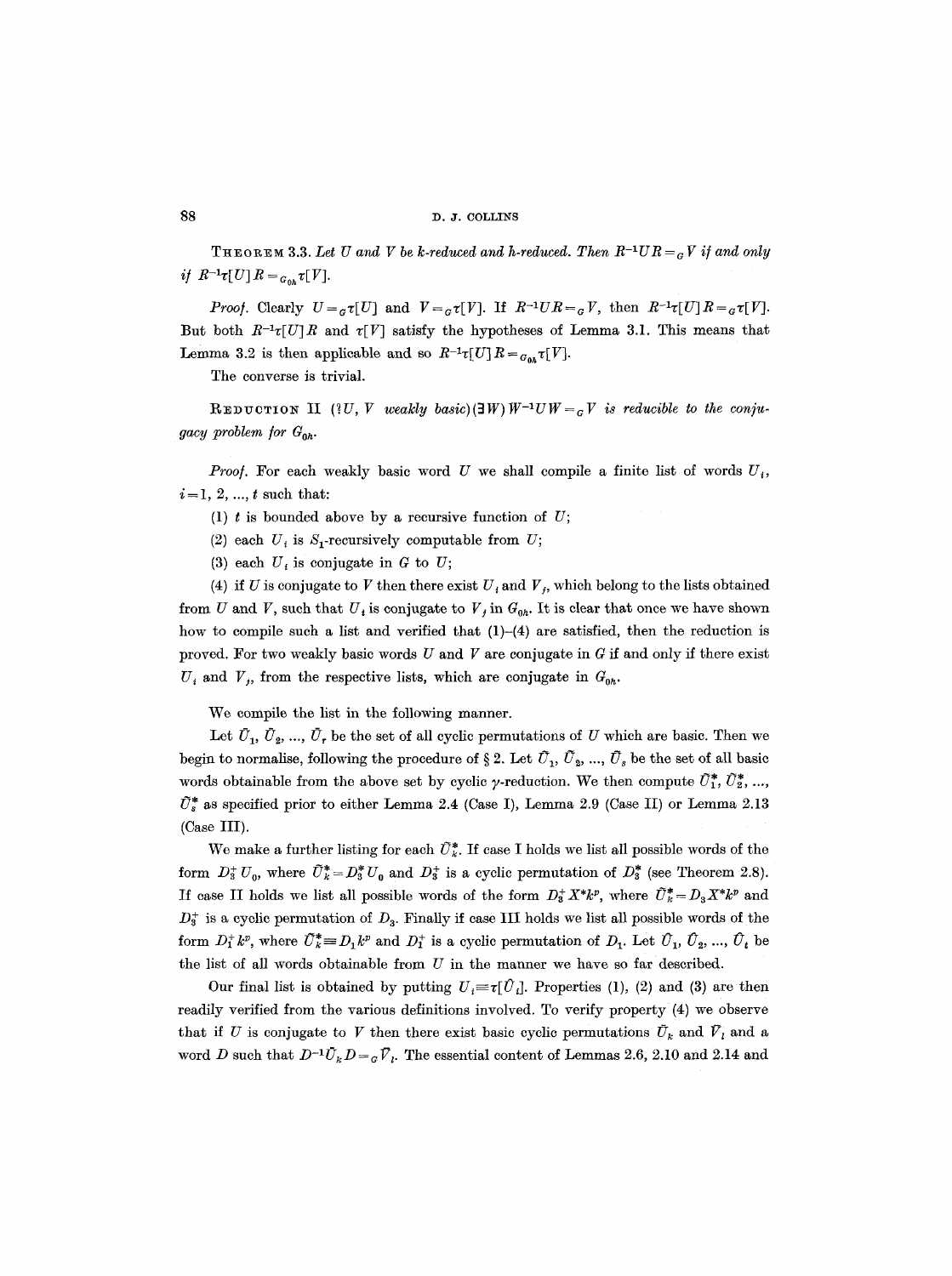Theorems 2.8, 2.12 and 2.15 is that if  $\bar{V}_l$  is a right conjugate of  $\bar{U}_k$  by *D*, then there exist  $\hat{U}_i$  and  $\hat{V}_j$  from the intermediate lists and R such that  $R^{-1}\hat{U}_iR = _g\hat{V}_j$ . By Theorem 3.3,  $R^{-1}U_{i}R = {}_{G_{0}h}V_{j}.$ 

If on the other hand  $\bar{V}_l$  is a left conjugate of  $\bar{U}_k$  by D, then, by General Lemma 4 of CPD,  $\bar{U}_k$  is a right conjugate of  $\bar{V}_l$  by  $D^{-1}$ . The same argument as used in the previous paragraph tells us that we can find  $V_j$ ,  $U_j$  and R such that  $R^{-1}V_jR =_{G_0} U_j$ . Thus in either case assertion (4) is verified and the proof of the reduction is completed.

By way of conclusion we compare our  $G$  with the presentation considered by Boone. The main distinction is in the final relation which is, in our case,

$$
k(\Sigma_0^{-1}t^{-1}\Sigma_0h\Sigma_0^{-1}t\Sigma_0) = (\Sigma_0^{-1}t^{-1}\Sigma_0h\Sigma_0^{-1}t\Sigma_0) k
$$
 (A)

and in Boone's presentation is

$$
k(\Sigma_0^{-1}t\Sigma_0) = (\Sigma_0^{-1}t\Sigma_0) k (1).
$$
 (B)

Much of the argument goes through for Boone's presentation with  $t$  in the role we have assigned to  $h$ . Thus, for example, t is a stable letter for  $G$  over an appropriate subgroup and indeed the argument of  $\S 1$  and part of  $\S 3$  can be carried through (with the obvious modifications).

The crucial difference occurs at the point in  $\S 2$  where we show that we need only look for a conjugating element  $D(2)$  of a particularly simple type. We do this by showing that if D is a conjugating element of the form  $R_1\Gamma^{-1}h^{\epsilon}\Gamma D'$ , then  $R_1$  commutes with  $\Gamma$ . To show that  $R_1$  commutes with  $\Gamma$  we arrive at an equation

$$
\Gamma^{-1}R^*\Gamma R_1\Gamma^{-1}=R_1'\Gamma^{-1}R_1^+
$$

and then use t as stable letter to deduce that  $R_1$  commutes with  $\Gamma$ .

The corresponding equation for Boone's group is  $\Sigma_0^{-1}R^*\Sigma_0 R_1\Sigma_0^{-1} = R'_1\Sigma_0^{-1}R_1^*$ . We can attempt to derive information by using  $q$  as stable letter. Thus, for example, we might deduce  $\Phi_0 R_1 \Phi_0^{-1} = B$  for some B. This does not, however, seem to imply that  $R_1$  commutes with  $\Sigma_0^{-1} t \Sigma_0$  as we should like. We might also attempt to obtain information using the  $r_i$ <sup>s</sup> as stable letters, but there too there are unpleasant complications. It is, of course, possible that with further analysis the equivalence of the conjugacy problem for Boone's group and the word problem for  $\mathfrak X$  can be established. Despite a good deal of effort the author has not been able to establish this equivalence and indeed is beginning to doubt that it holds.

<sup>(1)</sup> In Boone's presentation  $\Sigma_0 \equiv q$  since  $\Phi_0$  is empty in this case. This point is trivial.

<sup>(2)</sup> For Boone's presentation, D is a variable for products of  $r_i$ , x and  $\Gamma$ .